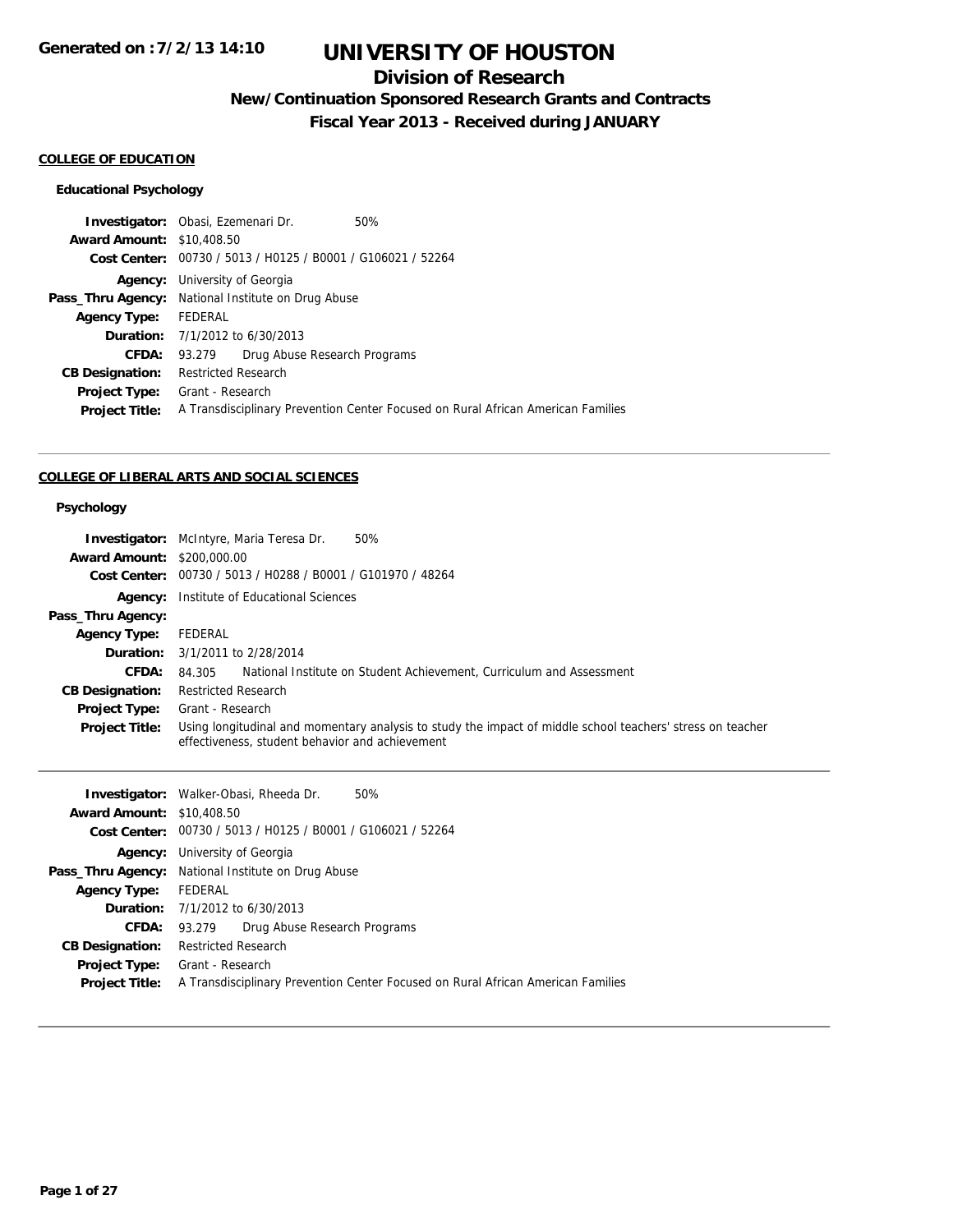# **Division of Research**

**New/Continuation Sponsored Research Grants and Contracts**

**Fiscal Year 2013 - Received during JANUARY**

## **COLLEGE OF LIBERAL ARTS AND SOCIAL SCIENCES**

## **Psychology**

| <b>Investigator:</b> Barth, Amy Dr. |                                                          |                                                             | 20%                                                                            |
|-------------------------------------|----------------------------------------------------------|-------------------------------------------------------------|--------------------------------------------------------------------------------|
| <b>Award Amount: \$23,891.40</b>    |                                                          |                                                             |                                                                                |
|                                     |                                                          | Cost Center: 00730 / 5013 / H0288 / B0001 / G103426 / 50169 |                                                                                |
| Agency:                             | National Institute of Child Health and Human Development |                                                             |                                                                                |
| Pass_Thru Agency:                   |                                                          |                                                             |                                                                                |
| <b>Agency Type:</b>                 | FEDERAL                                                  |                                                             |                                                                                |
|                                     | <b>Duration:</b> $1/2/2012$ to $12/31/2013$              |                                                             |                                                                                |
| CFDA:                               | 93.865                                                   |                                                             | Center for Research for Mothers and Children                                   |
| <b>CB Designation:</b>              | <b>Restricted Research</b>                               |                                                             |                                                                                |
| <b>Project Type:</b>                | Grant - Research                                         |                                                             |                                                                                |
| <b>Project Title:</b>               |                                                          |                                                             | Language, Cognitive, and Neuropsychological Processes in Reading Comprehension |
|                                     |                                                          |                                                             |                                                                                |

## **COLLEGE OF NATURAL SCIENCES AND MATHEMATICS**

## **Biology/Biochemistry**

|                                  | <b>Investigator:</b> Briggs, James M. Dr.<br>50%                                                                    |
|----------------------------------|---------------------------------------------------------------------------------------------------------------------|
| <b>Award Amount: \$16,447,00</b> |                                                                                                                     |
|                                  | Cost Center: 00730 / 5015 / H0104 / B0001 / G106220 / 52308                                                         |
|                                  | <b>Agency:</b> Texas Southern University                                                                            |
|                                  | Pass_Thru Agency: NASA - National Aeronautics and Space Administration - Office of Biological and Physical Research |
| <b>Agency Type:</b>              | FEDERAL                                                                                                             |
|                                  | <b>Duration:</b> 10/1/2012 to 1/31/2013                                                                             |
| CFDA:                            | National Aeronautics and Space Administration<br>43.000                                                             |
| <b>CB Designation:</b>           | Restricted Research                                                                                                 |
| Project Type:                    | Grant - Research                                                                                                    |
| <b>Project Title:</b>            | Control and Investigation of Microbes in the Space Environment                                                      |
|                                  |                                                                                                                     |

|                                  | 50%<br><b>Investigator:</b> Briggs, James M. Dr.                                                                    |
|----------------------------------|---------------------------------------------------------------------------------------------------------------------|
| <b>Award Amount: \$21,053,00</b> |                                                                                                                     |
|                                  | Cost Center: 00730 / 5015 / H0104 / B0001 / G103147 / 48019                                                         |
|                                  | <b>Agency:</b> Texas Southern University                                                                            |
|                                  | Pass_Thru Agency: NASA - National Aeronautics and Space Administration - Office of Biological and Physical Research |
| <b>Agency Type:</b>              | FEDERAL                                                                                                             |
|                                  | <b>Duration:</b> 10/1/2010 to 9/30/2013                                                                             |
| <b>CFDA:</b>                     | 12.431 Basic Scientific Research                                                                                    |
| <b>CB Designation:</b>           | <b>Restricted Research</b>                                                                                          |
| <b>Project Type:</b>             | Grant - Research                                                                                                    |
| <b>Project Title:</b>            | Control and Investigation of Microbes in the Space Environment                                                      |
|                                  |                                                                                                                     |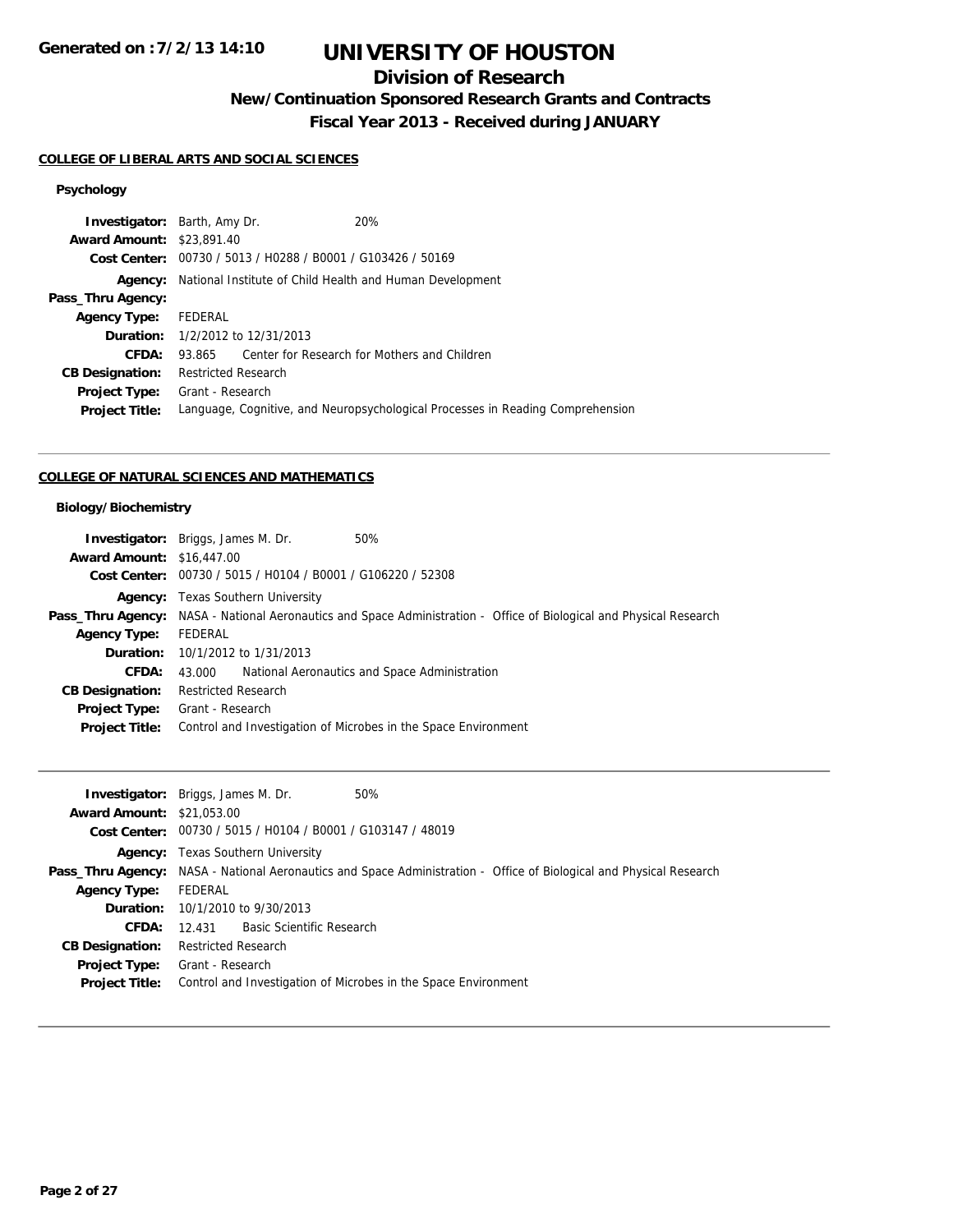# **Division of Research**

**New/Continuation Sponsored Research Grants and Contracts**

**Fiscal Year 2013 - Received during JANUARY**

### **COLLEGE OF NATURAL SCIENCES AND MATHEMATICS**

## **Biology/Biochemistry**

|                                  | 50%<br><b>Investigator:</b> Fox, George E. Dr.                                                                      |  |
|----------------------------------|---------------------------------------------------------------------------------------------------------------------|--|
| <b>Award Amount: \$16,447.00</b> |                                                                                                                     |  |
|                                  | Cost Center: 00730 / 5015 / H0104 / B0001 / G106220 / 52308                                                         |  |
|                                  | <b>Agency:</b> Texas Southern University                                                                            |  |
|                                  | Pass_Thru Agency: NASA - National Aeronautics and Space Administration - Office of Biological and Physical Research |  |
| <b>Agency Type:</b>              | FEDERAL                                                                                                             |  |
|                                  | <b>Duration:</b> 10/1/2012 to 1/31/2013                                                                             |  |
| CFDA:                            | National Aeronautics and Space Administration<br>43.000                                                             |  |
| <b>CB Designation:</b>           | <b>Restricted Research</b>                                                                                          |  |
| <b>Project Type:</b>             | Grant - Research                                                                                                    |  |
| <b>Project Title:</b>            | Control and Investigation of Microbes in the Space Environment                                                      |  |

|                                  | <b>Investigator:</b> Fox, George E. Dr.<br>50%                 |                                                                                                                     |
|----------------------------------|----------------------------------------------------------------|---------------------------------------------------------------------------------------------------------------------|
| <b>Award Amount: \$21,053,00</b> |                                                                |                                                                                                                     |
|                                  | Cost Center: 00730 / 5015 / H0104 / B0001 / G103147 / 48019    |                                                                                                                     |
|                                  | <b>Agency:</b> Texas Southern University                       |                                                                                                                     |
|                                  |                                                                | Pass_Thru Agency: NASA - National Aeronautics and Space Administration - Office of Biological and Physical Research |
| <b>Agency Type:</b>              | FEDERAL                                                        |                                                                                                                     |
|                                  | <b>Duration:</b> 10/1/2010 to 9/30/2013                        |                                                                                                                     |
| <b>CFDA:</b>                     | 12.431 Basic Scientific Research                               |                                                                                                                     |
| <b>CB Designation:</b>           | <b>Restricted Research</b>                                     |                                                                                                                     |
| Project Type:                    | Grant - Research                                               |                                                                                                                     |
| <b>Project Title:</b>            | Control and Investigation of Microbes in the Space Environment |                                                                                                                     |
|                                  |                                                                |                                                                                                                     |

|                                  | <b>Investigator:</b> Widger, William R. Dr.                 | 20% |
|----------------------------------|-------------------------------------------------------------|-----|
| <b>Award Amount: \$10,000.00</b> |                                                             |     |
|                                  | Cost Center: 00730 / 5022 / H0546 / B0001 / G105322 / 51037 |     |
|                                  | <b>Agency:</b> Sandia National Laboratories                 |     |
| Pass_Thru Agency:                |                                                             |     |
| <b>Agency Type:</b>              | <b>PROFIT</b>                                               |     |
|                                  | <b>Duration:</b> $6/1/2012$ to $5/30/2013$                  |     |
| CFDA:                            |                                                             |     |
| <b>CB Designation:</b>           | <b>Restricted Research</b>                                  |     |
| <b>Project Type:</b>             | Contract - Research                                         |     |
| <b>Project Title:</b>            | Development of Bacteriophage Analytical Pipeline            |     |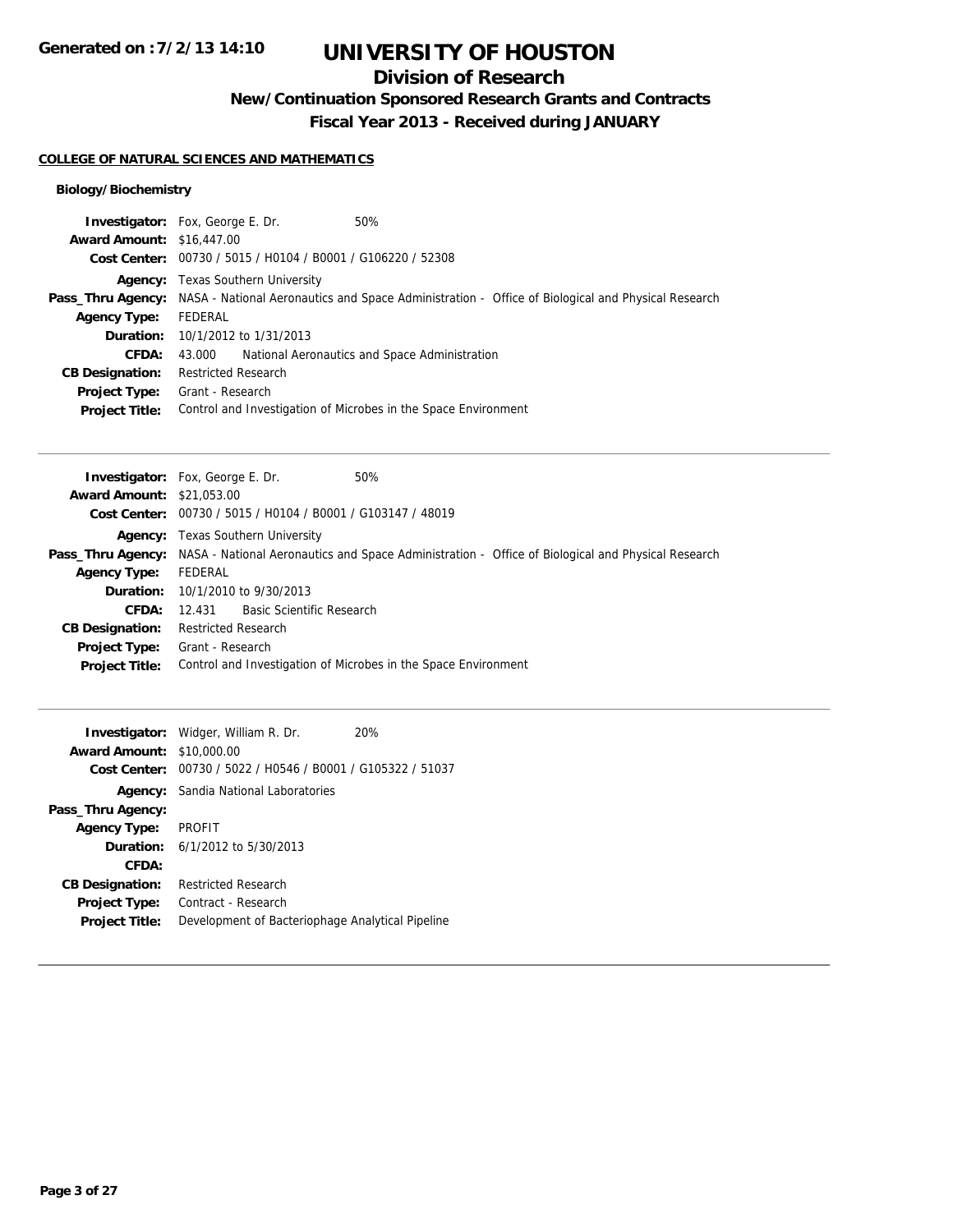# **Division of Research**

**New/Continuation Sponsored Research Grants and Contracts**

**Fiscal Year 2013 - Received during JANUARY**

## **COLLEGE OF NATURAL SCIENCES AND MATHEMATICS**

## **Biology/Biochemistry**

|                        | <b>Investigator:</b> Weihua, Zhang Dr.                      | 100% |
|------------------------|-------------------------------------------------------------|------|
| <b>Award Amount:</b>   | \$6,000.00                                                  |      |
|                        | Cost Center: 00730 / 5022 / H0104 / B0001 / C106195 / 52314 |      |
|                        | <b>Agency:</b> Lexicon Pharmaceuticals                      |      |
| Pass_Thru Agency:      |                                                             |      |
| <b>Agency Type:</b>    | <b>PROFIT</b>                                               |      |
|                        | <b>Duration:</b> 12/17/2012 to 12/16/2013                   |      |
| CFDA:                  |                                                             |      |
| <b>CB Designation:</b> | <b>Restricted Research</b>                                  |      |
| <b>Project Type:</b>   | Contract - Research                                         |      |
| <b>Project Title:</b>  | Study of the Effects of SGLT1 Inhibitor on Cancer Cells     |      |

|                                   | <b>Investigator:</b> Sater, Amy K. Dr.                      | 100%                                                         |  |
|-----------------------------------|-------------------------------------------------------------|--------------------------------------------------------------|--|
| <b>Award Amount: \$173,944.00</b> |                                                             |                                                              |  |
|                                   | Cost Center: 00730 / 5013 / H0104 / B0001 / G104010 / 50078 |                                                              |  |
|                                   | <b>Agency:</b> National Science Foundation                  |                                                              |  |
| Pass_Thru Agency:                 |                                                             |                                                              |  |
| <b>Agency Type:</b> FEDERAL       |                                                             |                                                              |  |
|                                   | <b>Duration:</b> 1/1/2012 to 12/31/2014                     |                                                              |  |
| CFDA:                             | <b>Biological Sciences</b><br>47.074                        |                                                              |  |
| <b>CB Designation:</b>            | <b>Restricted Research</b>                                  |                                                              |  |
| <b>Project Type:</b>              | Grant - Research                                            |                                                              |  |
| <b>Project Title:</b>             |                                                             | The Role of MicroRNAs in Vertebrate Ectodermal Specification |  |
|                                   |                                                             |                                                              |  |

|                                   | 100%<br><b>Investigator:</b> Fujita, Masaya Dr.                                                             |
|-----------------------------------|-------------------------------------------------------------------------------------------------------------|
| <b>Award Amount: \$218,537.00</b> |                                                                                                             |
|                                   | Cost Center: 00730 / 5013 / H0104 / B0001 / G105358 / 52388                                                 |
|                                   | <b>Agency:</b> National Science Foundation                                                                  |
| Pass_Thru Agency:                 |                                                                                                             |
| <b>Agency Type:</b>               | FEDERAL                                                                                                     |
|                                   | <b>Duration:</b> 2/1/2013 to 1/31/2016                                                                      |
| CFDA:                             | <b>Biological Sciences</b><br>47.074                                                                        |
| <b>CB Designation:</b>            | Restricted Research                                                                                         |
| Project Type:                     | Grant - Research                                                                                            |
| <b>Project Title:</b>             | Collaborative research: Information processing by gene regulatory network controlling bacterial sporulation |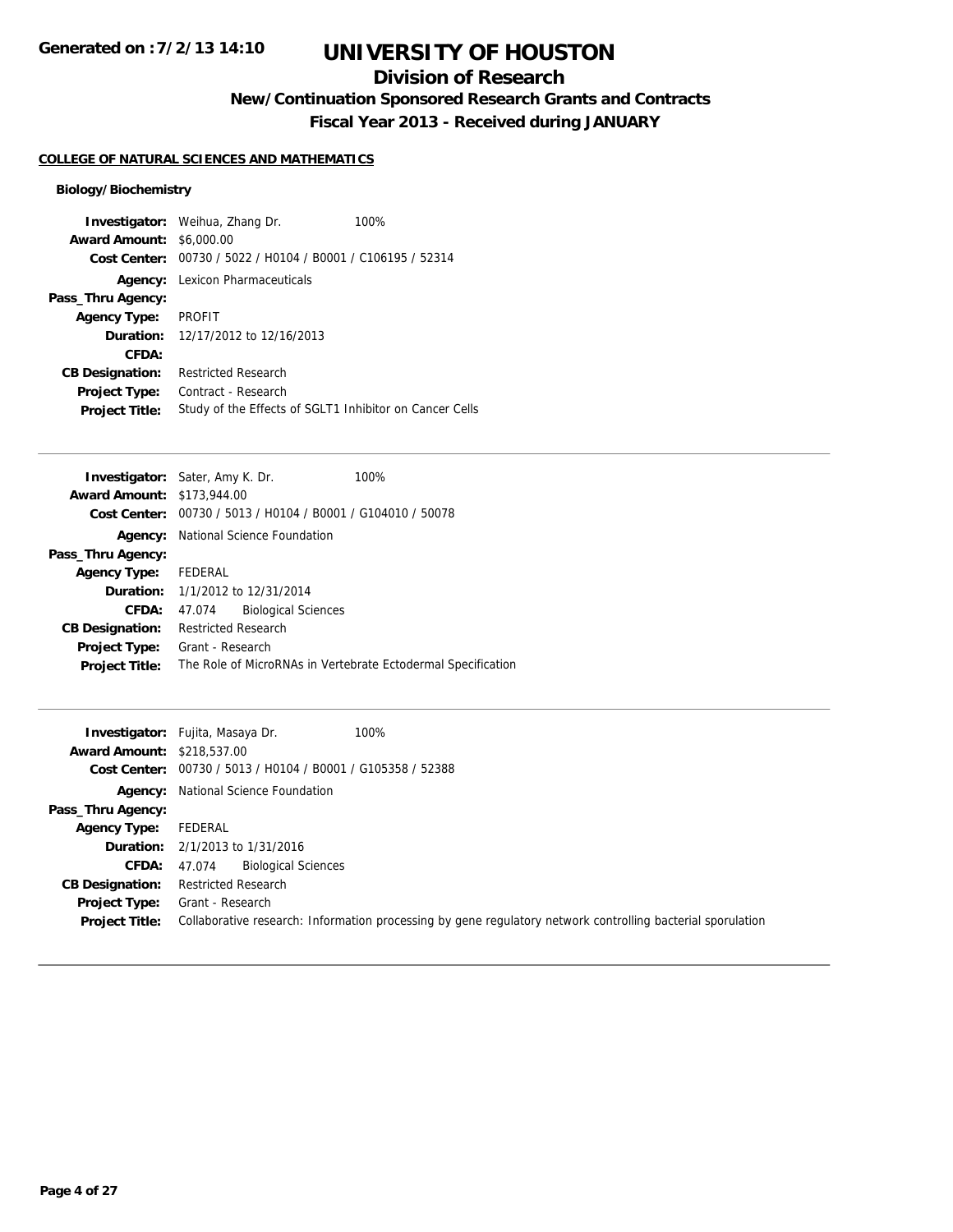# **Division of Research**

**New/Continuation Sponsored Research Grants and Contracts**

**Fiscal Year 2013 - Received during JANUARY**

## **COLLEGE OF NATURAL SCIENCES AND MATHEMATICS**

## **Chemistry**

| <b>Investigator:</b> Coltart, Don Dr. |                                             |                                                             | 100%                                                                            |
|---------------------------------------|---------------------------------------------|-------------------------------------------------------------|---------------------------------------------------------------------------------|
| <b>Award Amount: \$104,931.00</b>     |                                             |                                                             |                                                                                 |
|                                       |                                             | Cost Center: 00730 / 5013 / H0107 / B0001 / G105965 / 52251 |                                                                                 |
| Agency:                               | National Science Foundation                 |                                                             |                                                                                 |
| Pass_Thru Agency:                     |                                             |                                                             |                                                                                 |
| <b>Agency Type:</b>                   | FEDERAL                                     |                                                             |                                                                                 |
|                                       | <b>Duration:</b> $10/1/2012$ to $8/31/2013$ |                                                             |                                                                                 |
| CFDA:                                 | 47.049                                      | Mathematical and Physical Sciences                          |                                                                                 |
| <b>CB Designation:</b>                | <b>Restricted Research</b>                  |                                                             |                                                                                 |
| <b>Project Type:</b>                  | Grant - Research                            |                                                             |                                                                                 |
| <b>Project Title:</b>                 |                                             |                                                             | Regiocontrolled Asymmetric alpha-Alkylation of Ketones via Activated Hydrazones |

|                                   | Investigator: Lubchenko, Vassiliy Dr.<br>50%                |  |
|-----------------------------------|-------------------------------------------------------------|--|
| <b>Award Amount: \$109,999.50</b> |                                                             |  |
|                                   | Cost Center: 00730 / 5013 / H0107 / B0001 / G105354 / 52177 |  |
|                                   | <b>Agency:</b> National Science Foundation                  |  |
| Pass_Thru Agency:                 |                                                             |  |
| <b>Agency Type:</b>               | FEDERAL                                                     |  |
| Duration:                         | 12/1/2012 to 11/30/2015                                     |  |
| CFDA:                             | <b>Biological Sciences</b><br>47.074                        |  |
| <b>CB Designation:</b>            | <b>Restricted Research</b>                                  |  |
| <b>Project Type:</b>              | Grant - Research                                            |  |
| <b>Project Title:</b>             | Kinetically stabilized mesoscopic aggregates of proteins    |  |
|                                   |                                                             |  |

## **Computer Science**

|                                  | 50%<br><b>Investigator:</b> Chapman, Barbara M. Dr.                                                           |
|----------------------------------|---------------------------------------------------------------------------------------------------------------|
| <b>Award Amount: \$32,000.00</b> |                                                                                                               |
|                                  | Cost Center: 00730 / 5043 / H0546 / B0001 / G105937 / 51951                                                   |
|                                  | <b>Agency:</b> UT-Battelle, LLC                                                                               |
|                                  | <b>Pass_Thru Agency:</b> U.S. Department of Energy                                                            |
| <b>Agency Type:</b>              | FEDERAL                                                                                                       |
|                                  | <b>Duration:</b> 11/1/2012 to 9/30/2013                                                                       |
| CFDA:                            | Department of Energy<br>81.000                                                                                |
| <b>CB Designation:</b>           | <b>Restricted Research</b>                                                                                    |
| <b>Project Type:</b>             | Contract - Research                                                                                           |
| <b>Project Title:</b>            | OpenSHMEM: Support for Standardization Effort, Enhanced Reference Implementation, and Publication of Standard |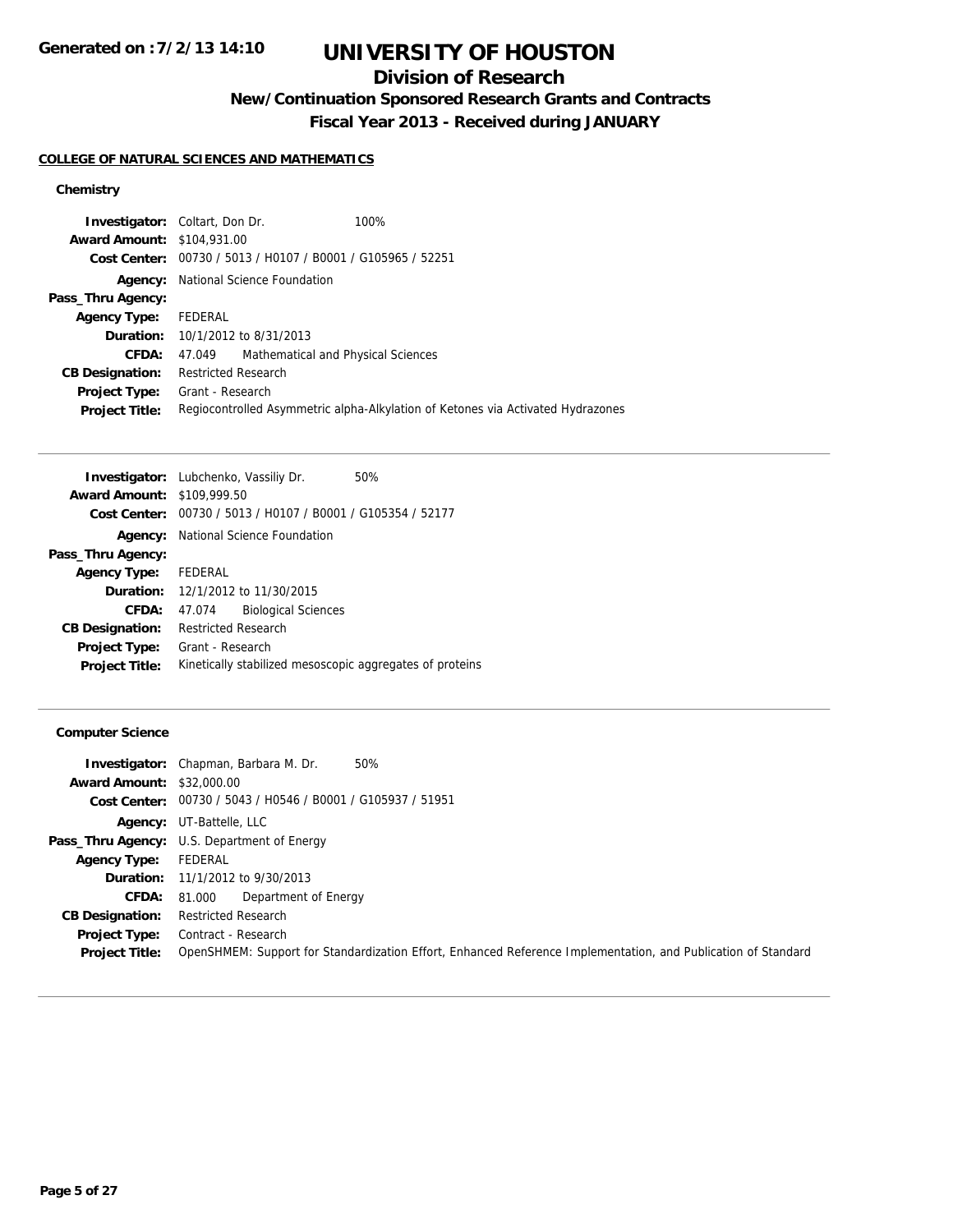# **Division of Research**

**New/Continuation Sponsored Research Grants and Contracts**

**Fiscal Year 2013 - Received during JANUARY**

## **COLLEGE OF NATURAL SCIENCES AND MATHEMATICS**

#### **Computer Science**

**Investigator:** Fofanov, Yuriy Dr. 40% **Award Amount:** \$20,000.00 **Cost Center:** 00730 / 5022 / H0546 / B0001 / G105322 / 51037 **Agency:** Sandia National Laboratories **Pass\_Thru Agency: Agency Type:** PROFIT **Duration:** 6/1/2012 to 5/30/2013 **CFDA: CB Designation:** Restricted Research **Project Type:** Contract - Research **Project Title:** Development of Bacteriophage Analytical Pipeline

|                                  | 100%<br><b>Investigator:</b> Chapman, Barbara M. Dr.                                          |
|----------------------------------|-----------------------------------------------------------------------------------------------|
| <b>Award Amount: \$25,000.00</b> |                                                                                               |
|                                  | <b>Cost Center:</b> $00730 / 5021 / 10108 / 80001 / 6104600 / 50290$                          |
|                                  | <b>Agency:</b> Oak Ridge Associated Universities                                              |
| Pass_Thru Agency:                |                                                                                               |
| <b>Agency Type:</b>              | UNIVERSITY                                                                                    |
|                                  | <b>Duration:</b> 2/1/2012 to 1/31/2015                                                        |
| CFDA:                            |                                                                                               |
| <b>CB Designation:</b>           | <b>Restricted Research</b>                                                                    |
| <b>Project Type:</b>             | Grant - Research                                                                              |
| <b>Project Title:</b>            | A similarity-based analysis tool for pattern derivation and large scale program restructuring |
|                                  |                                                                                               |

#### **Earth & Atmospheric Sciences**

|                                  | 50%<br><b>Investigator:</b> Brandon, Alan Dr.                                                                                    |
|----------------------------------|----------------------------------------------------------------------------------------------------------------------------------|
| <b>Award Amount: \$50,430.00</b> |                                                                                                                                  |
|                                  | Cost Center: 00730 / 5013 / H0109 / B0001 / G102124 / 48152                                                                      |
| Agency:                          | National Science Foundation                                                                                                      |
| Pass_Thru Agency:                |                                                                                                                                  |
| <b>Agency Type:</b>              | FEDERAL                                                                                                                          |
|                                  | <b>Duration:</b> 2/15/2011 to 1/31/2014                                                                                          |
| <b>CFDA:</b>                     | Geosciences<br>47.050                                                                                                            |
| <b>CB Designation:</b>           | <b>Restricted Research</b>                                                                                                       |
| <b>Project Type:</b>             | Grant - Research                                                                                                                 |
| <b>Project Title:</b>            | Testing Models for Continental Growth and Melt-Rock Interaction from 186Os-187Os-Hf-Nd-Sr Isotopes in SW USA<br>Mantle Xenoliths |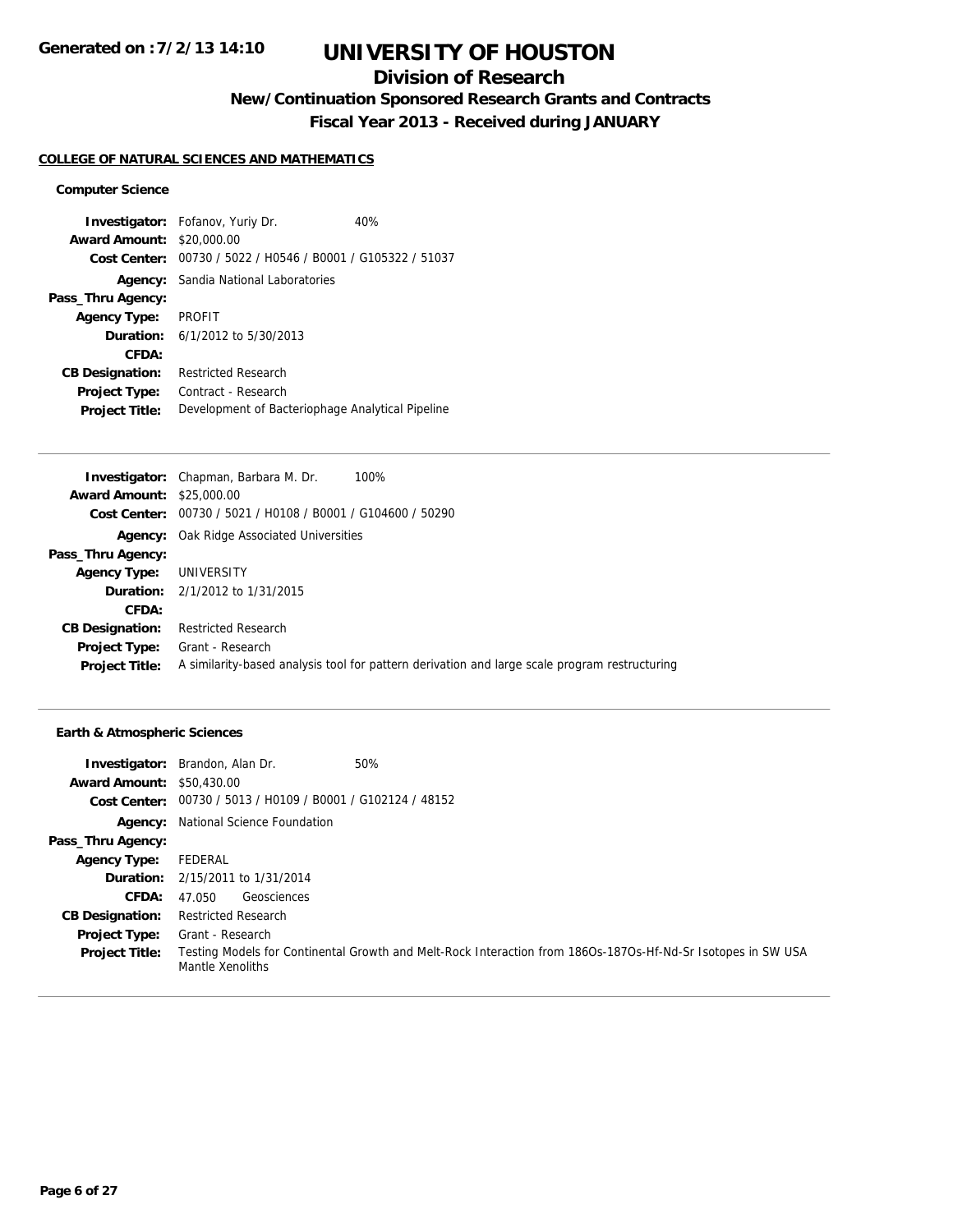# **Division of Research**

**New/Continuation Sponsored Research Grants and Contracts**

**Fiscal Year 2013 - Received during JANUARY**

## **COLLEGE OF NATURAL SCIENCES AND MATHEMATICS**

## **Earth & Atmospheric Sciences**

|                                   | <b>Investigator:</b> Snow, Jonathan Dr.                     | 100% |
|-----------------------------------|-------------------------------------------------------------|------|
| <b>Award Amount: \$101,690.00</b> |                                                             |      |
|                                   | Cost Center: 00730 / 5013 / H0109 / B0001 / C106170 / 52311 |      |
| Agency:                           | Consortium for Ocean Leadership (COL)                       |      |
| Pass_Thru Agency:                 | National Science Foundation                                 |      |
| <b>Agency Type:</b>               | FFDFRAI                                                     |      |
| Duration:                         | 12/11/2012 to 12/10/2015                                    |      |
| CFDA:                             | Geosciences<br>47.050                                       |      |
| <b>CB Designation:</b>            | Restricted Research                                         |      |
| <b>Project Type:</b>              | Grant - Research                                            |      |
| <b>Project Title:</b>             | Chief Scientist Participation: Hess Deep Plutonic Crust     |      |

|                                  | Investigator: Bhattacharya, Janok Dr.<br>100%               |
|----------------------------------|-------------------------------------------------------------|
| <b>Award Amount: \$35,000.00</b> |                                                             |
|                                  | Cost Center: 00730 / 5022 / H0109 / B0001 / G094776 / 40027 |
|                                  | <b>Agency:</b> Various Private Profit Agencies              |
| Pass_Thru Agency:                |                                                             |
| <b>Agency Type:</b>              | <b>PROFIT</b>                                               |
|                                  | <b>Duration:</b> 1/1/2007 to 5/31/2013                      |
| CFDA:                            |                                                             |
| <b>CB Designation:</b>           | <b>Restricted Research</b>                                  |
| <b>Project Type:</b>             | Contract - Research                                         |
| <b>Project Title:</b>            | Quantitative Sedimentology Research Consortium              |

| <b>Investigator:</b> Jiang, Xun Dr. | 50%                                                                                                          |  |  |
|-------------------------------------|--------------------------------------------------------------------------------------------------------------|--|--|
| <b>Award Amount:</b>                | \$25,000.00                                                                                                  |  |  |
|                                     | Cost Center: 00730 / 5043 / H0429 / B0001 / G104348 / 49910                                                  |  |  |
|                                     | <b>Agency:</b> Jet Propulsion Laboratory                                                                     |  |  |
|                                     | <b>Pass_Thru Agency:</b> NASA - National Aeronautics and Space Administration - Headquarters (Wash., D.C.)   |  |  |
| <b>Agency Type:</b>                 | FEDERAL                                                                                                      |  |  |
|                                     | <b>Duration:</b> 10/27/2011 to 9/30/2013                                                                     |  |  |
| <b>CFDA:</b>                        | Aerospace Education Services Program<br>43.001                                                               |  |  |
| <b>CB Designation:</b>              | <b>Restricted Research</b>                                                                                   |  |  |
| Project Type:                       | Contract - Research                                                                                          |  |  |
| <b>Project Title:</b>               | Physical Processes in Global Climate Models Using Atmospheric Infrared Sounder (AIRS) Composition Retrievals |  |  |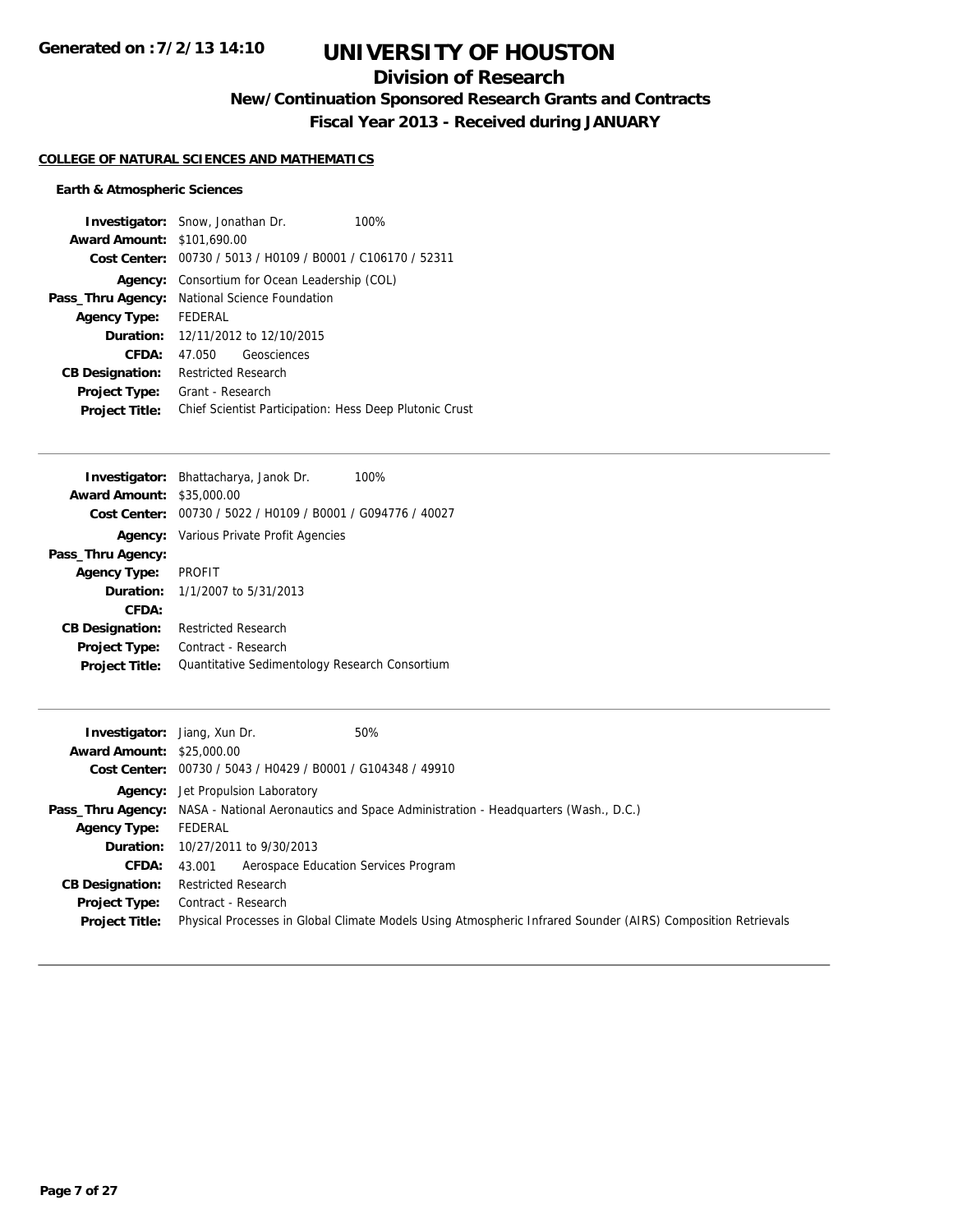# **Division of Research**

**New/Continuation Sponsored Research Grants and Contracts**

**Fiscal Year 2013 - Received during JANUARY**

## **COLLEGE OF NATURAL SCIENCES AND MATHEMATICS**

## **Earth & Atmospheric Sciences**

| <b>Investigator:</b> Mann, Paul Dr. |                                                             | 100% |
|-------------------------------------|-------------------------------------------------------------|------|
| <b>Award Amount: \$60,000.00</b>    |                                                             |      |
|                                     | Cost Center: 00730 / 5022 / H0109 / B0001 / G103956 / 49251 |      |
|                                     | <b>Agency:</b> Various Private Profit Agencies              |      |
| Pass_Thru Agency:                   |                                                             |      |
| <b>Agency Type:</b>                 | PROFIT                                                      |      |
|                                     | <b>Duration:</b> $6/1/2011$ to $6/30/2013$                  |      |
| CFDA:                               |                                                             |      |
| <b>CB Designation:</b>              | <b>Restricted Research</b>                                  |      |
| <b>Project Type:</b>                | Contract - Research                                         |      |
| <b>Project Title:</b>               | Caribbean Basins, Tectonics, and Hydrocarbons - Phase III   |      |

| Investigator: Han, De-Hua Dr.                               | 100% |
|-------------------------------------------------------------|------|
| <b>Award Amount: \$40,000.00</b>                            |      |
| Cost Center: 00730 / 5022 / H0109 / B0001 / G094777 / 40041 |      |
| <b>Agency:</b> Various Private Profit Agencies              |      |
|                                                             |      |
| <b>PROFIT</b>                                               |      |
| <b>Duration:</b> 1/1/2007 to 12/31/2020                     |      |
|                                                             |      |
| <b>Restricted Research</b>                                  |      |
| Contract - Research                                         |      |
| Fluid & Rock Properties and Seismic Hydrocarbon Indicators  |      |
|                                                             |      |

| <b>Award Amount: \$50,430.00</b> | 50%<br><b>Investigator:</b> Lapen, Thomas Dr.                                                                                    |
|----------------------------------|----------------------------------------------------------------------------------------------------------------------------------|
|                                  | Cost Center: 00730 / 5013 / H0109 / B0001 / G102124 / 48152                                                                      |
|                                  | <b>Agency:</b> National Science Foundation                                                                                       |
| Pass_Thru Agency:                |                                                                                                                                  |
| Agency Type:                     | FEDERAL                                                                                                                          |
|                                  | <b>Duration:</b> 2/15/2011 to 1/31/2014                                                                                          |
| <b>CFDA:</b>                     | Geosciences<br>47.050                                                                                                            |
| <b>CB Designation:</b>           | <b>Restricted Research</b>                                                                                                       |
| <b>Project Type:</b>             | Grant - Research                                                                                                                 |
| <b>Project Title:</b>            | Testing Models for Continental Growth and Melt-Rock Interaction from 186Os-187Os-Hf-Nd-Sr Isotopes in SW USA<br>Mantle Xenoliths |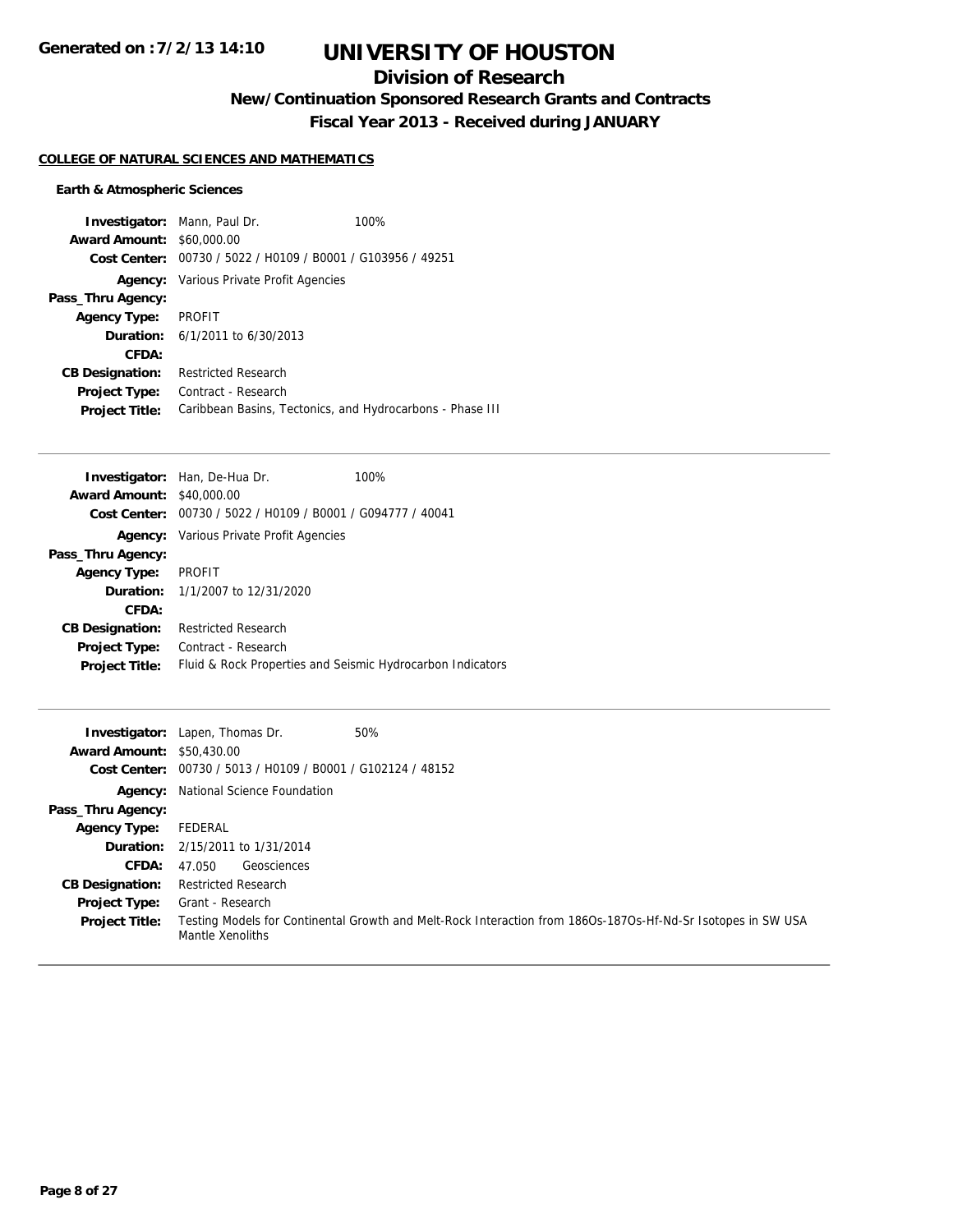# **Division of Research**

**New/Continuation Sponsored Research Grants and Contracts**

**Fiscal Year 2013 - Received during JANUARY**

## **COLLEGE OF NATURAL SCIENCES AND MATHEMATICS**

## **Institute for Climate and Atmospheric Science**

| <b>Investigator:</b> Jiang, Xun Dr. | 50%                                                                                                          |
|-------------------------------------|--------------------------------------------------------------------------------------------------------------|
| <b>Award Amount: \$25,000.00</b>    |                                                                                                              |
|                                     | Cost Center: 00730 / 5043 / H0429 / B0001 / G104348 / 49910                                                  |
|                                     | <b>Agency:</b> Jet Propulsion Laboratory                                                                     |
|                                     | <b>Pass_Thru Agency:</b> NASA - National Aeronautics and Space Administration - Headquarters (Wash., D.C.)   |
| <b>Agency Type:</b>                 | FEDERAL                                                                                                      |
|                                     | <b>Duration:</b> 10/27/2011 to 9/30/2013                                                                     |
| <b>CFDA:</b>                        | Aerospace Education Services Program<br>43.001                                                               |
| <b>CB Designation:</b>              | <b>Restricted Research</b>                                                                                   |
| Project Type:                       | Contract - Research                                                                                          |
| <b>Project Title:</b>               | Physical Processes in Global Climate Models Using Atmospheric Infrared Sounder (AIRS) Composition Retrievals |
|                                     |                                                                                                              |

#### **Mathematics**

|                         | <b>Investigator:</b> Tomforde, Mark Dr.                     | 100% |
|-------------------------|-------------------------------------------------------------|------|
| <b>Award Amount:</b>    | \$7,000.00                                                  |      |
|                         | Cost Center: 00730 / 5021 / H0110 / B0001 / G103227 / 49385 |      |
|                         | <b>Agency:</b> The Simons Foundation                        |      |
| Pass_Thru Agency:       |                                                             |      |
| Agency Type: FOUNDATION |                                                             |      |
|                         | <b>Duration:</b> $7/1/2011$ to $8/31/2016$                  |      |
| CFDA:                   |                                                             |      |
| <b>CB Designation:</b>  | <b>Restricted Research</b>                                  |      |
| <b>Project Type:</b>    | Grant - Research                                            |      |
| <b>Project Title:</b>   | Classification of graph C*-algebras                         |      |
|                         |                                                             |      |

|                        | <b>Investigator:</b> Kuznetsov, Yuri Dr.<br>100%            |
|------------------------|-------------------------------------------------------------|
| <b>Award Amount:</b>   | \$90,000.00                                                 |
|                        | Cost Center: 00730 / 5022 / H0110 / B0001 / G106194 / 52318 |
| Agency:                | ExxonMobil Upstream Research Co.                            |
| Pass_Thru Agency:      |                                                             |
| <b>Agency Type:</b>    | <b>PROFIT</b>                                               |
|                        | <b>Duration:</b> $1/1/2013$ to $12/31/2013$                 |
| CFDA:                  |                                                             |
| <b>CB Designation:</b> | <b>Restricted Research</b>                                  |
| <b>Project Type:</b>   | Grant - Research                                            |
| <b>Project Title:</b>  | ExxonMobil Upstream Research Agreement EM08183              |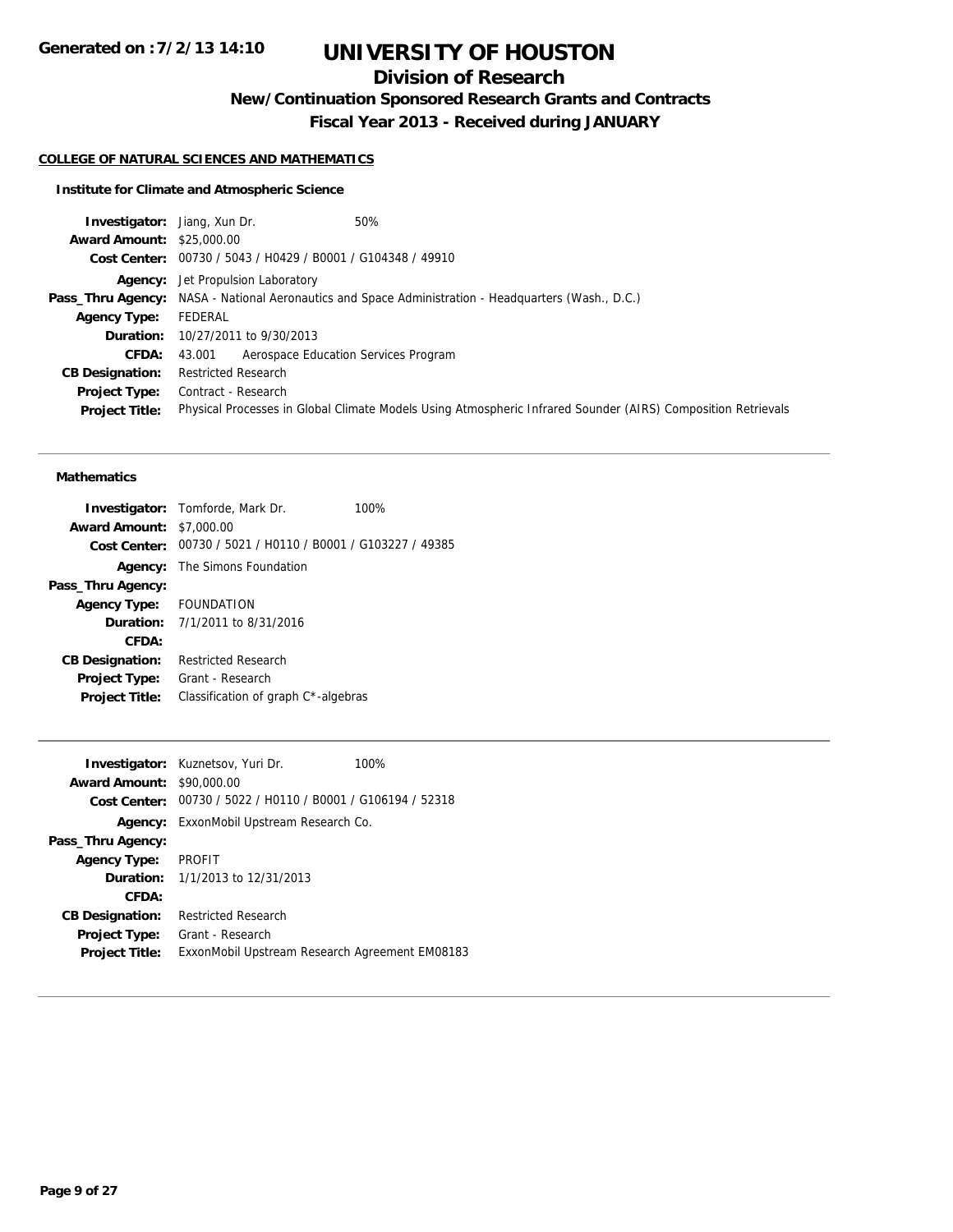# **Division of Research**

**New/Continuation Sponsored Research Grants and Contracts**

**Fiscal Year 2013 - Received during JANUARY**

## **COLLEGE OF NATURAL SCIENCES AND MATHEMATICS**

## **Mathematics**

| <b>Investigator:</b> Heier, Gordon Dr. |                            |                                                | 100%                                               |
|----------------------------------------|----------------------------|------------------------------------------------|----------------------------------------------------|
| <b>Award Amount:</b>                   | \$20,000.00                |                                                |                                                    |
| Cost Center:                           |                            | 00730 / 5013 / H0110 / B0001 / G102651 / 50223 |                                                    |
|                                        |                            | <b>Agency:</b> National Security Agency        |                                                    |
| Pass_Thru Agency:                      |                            |                                                |                                                    |
| <b>Agency Type:</b>                    | FEDERAL                    |                                                |                                                    |
|                                        |                            | <b>Duration:</b> 1/17/2012 to 1/16/2014        |                                                    |
| CFDA:                                  | 12.901                     | Mathematical Sciences Grants Program           |                                                    |
| <b>CB Designation:</b>                 | <b>Restricted Research</b> |                                                |                                                    |
| <b>Project Type:</b>                   | Grant - Research           |                                                |                                                    |
| <b>Project Title:</b>                  |                            |                                                | Problems in diophantine geometry and hyperbolicity |

#### **Physics**

|                                 | 20%<br><b>Investigator:</b> Jacobson, Allan J. Dr.                                                                                 |
|---------------------------------|------------------------------------------------------------------------------------------------------------------------------------|
| <b>Award Amount: \$2,600.00</b> |                                                                                                                                    |
|                                 | Cost Center: 00730 / 5021 / H0452 / B0001 / G097490 / 42709                                                                        |
| Agency:                         | <b>Rice University</b>                                                                                                             |
| Pass_Thru Agency:               |                                                                                                                                    |
| <b>Agency Type:</b>             | UNIVERSITY                                                                                                                         |
|                                 | <b>Duration:</b> 8/1/2008 to 2/5/2013                                                                                              |
| <b>CFDA:</b>                    | Air Force Defense Research Sciences Program<br>12.800                                                                              |
| <b>CB Designation:</b>          | <b>Restricted Research</b>                                                                                                         |
| <b>Project Type:</b>            | Co-Op Agreement - Research                                                                                                         |
| <b>Project Title:</b>           | CONTACT (COnsortium for NanomaTerials for Aerospace Commerce and Technology) Program for the U.S. Air Force<br>Research Laboratory |

|                                   | <b>Investigator:</b> Weglein, Arthur Dr.                    | 100% |
|-----------------------------------|-------------------------------------------------------------|------|
| <b>Award Amount: \$248,500.00</b> |                                                             |      |
|                                   | Cost Center: 00730 / 5022 / H0112 / B0001 / G094786 / 40040 |      |
|                                   | <b>Agency:</b> Various Private Profit Agencies              |      |
| Pass_Thru Agency:                 |                                                             |      |
| <b>Agency Type:</b>               | PROFIT                                                      |      |
|                                   | <b>Duration:</b> 1/1/2007 to 6/30/2013                      |      |
| CFDA:                             |                                                             |      |
| <b>CB Designation:</b>            | <b>Restricted Research</b>                                  |      |
| <b>Project Type:</b>              | Contract - Research                                         |      |
| <b>Project Title:</b>             | Mission-Oriented Seismic Research Program                   |      |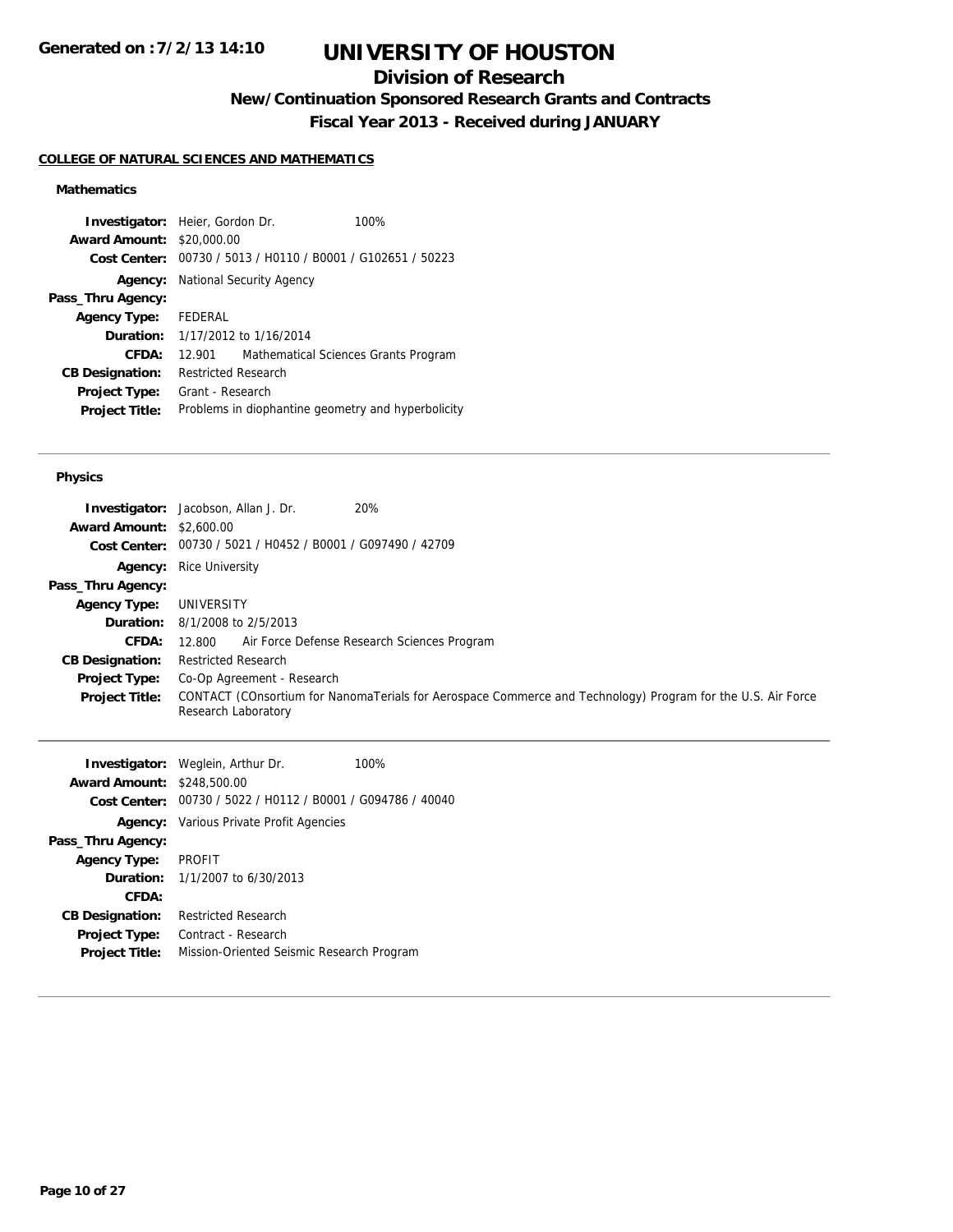# **Division of Research**

**New/Continuation Sponsored Research Grants and Contracts**

**Fiscal Year 2013 - Received during JANUARY**

## **COLLEGE OF NATURAL SCIENCES AND MATHEMATICS**

## **Physics**

|                |  | 50%                                                                                                                                                                                                                                                                                                                                     |
|----------------|--|-----------------------------------------------------------------------------------------------------------------------------------------------------------------------------------------------------------------------------------------------------------------------------------------------------------------------------------------|
|                |  |                                                                                                                                                                                                                                                                                                                                         |
|                |  |                                                                                                                                                                                                                                                                                                                                         |
|                |  |                                                                                                                                                                                                                                                                                                                                         |
| U.S. Air Force |  |                                                                                                                                                                                                                                                                                                                                         |
| FEDERAL        |  |                                                                                                                                                                                                                                                                                                                                         |
|                |  |                                                                                                                                                                                                                                                                                                                                         |
| 19.406         |  | College and University Affiliations Program                                                                                                                                                                                                                                                                                             |
|                |  |                                                                                                                                                                                                                                                                                                                                         |
|                |  |                                                                                                                                                                                                                                                                                                                                         |
|                |  |                                                                                                                                                                                                                                                                                                                                         |
|                |  | <b>Investigator:</b> Peng, Haibing Dr.<br><b>Award Amount: \$25,000.00</b><br>Cost Center: 00730 / 5043 / H0112 / B0001 / G106087 / 52243<br><b>Agency:</b> Clarkson Aerospace Corporation<br><b>Duration:</b> 11/1/2012 to 11/29/2013<br><b>Restricted Research</b><br>Contract - Research<br>Ultrafast Suspended Graphene Nanosensors |

## **COLLEGE OF PHARMACY**

## **Clinical Sciences and Administration**

|                                  | <b>Investigator:</b> Garey, Kevin Dr.          | 60%                                                                    |
|----------------------------------|------------------------------------------------|------------------------------------------------------------------------|
| <b>Award Amount: \$47,506.50</b> |                                                |                                                                        |
| Cost Center:                     | 00730 / 5022 / H0118 / B0001 / C105838 / 52315 |                                                                        |
|                                  | <b>Agency:</b> Merck & Co. Inc.                |                                                                        |
| Pass_Thru Agency:                |                                                |                                                                        |
| <b>Agency Type:</b>              | PROFIT                                         |                                                                        |
|                                  | <b>Duration:</b> 12/12/2012 to 12/11/2014      |                                                                        |
| CFDA:                            |                                                |                                                                        |
| <b>CB Designation:</b>           | <b>Restricted Research</b>                     |                                                                        |
| <b>Project Type:</b>             | Contract - Research                            |                                                                        |
| <b>Project Title:</b>            |                                                | Pathomicrobiologic characteristics of Clostridium difficile recurrence |
|                                  |                                                |                                                                        |

|                                  | <b>Investigator:</b> Shah, Dhara Dr.                        | 40%                                                                    |
|----------------------------------|-------------------------------------------------------------|------------------------------------------------------------------------|
| <b>Award Amount: \$31,671,00</b> |                                                             |                                                                        |
|                                  | Cost Center: 00730 / 5022 / H0118 / B0001 / C105838 / 52315 |                                                                        |
|                                  | <b>Agency:</b> Merck & Co. Inc.                             |                                                                        |
| Pass_Thru Agency:                |                                                             |                                                                        |
| <b>Agency Type:</b>              | PROFIT                                                      |                                                                        |
|                                  | <b>Duration:</b> 12/12/2012 to 12/11/2014                   |                                                                        |
| CFDA:                            |                                                             |                                                                        |
| <b>CB Designation:</b>           | <b>Restricted Research</b>                                  |                                                                        |
| Project Type:                    | Contract - Research                                         |                                                                        |
| <b>Project Title:</b>            |                                                             | Pathomicrobiologic characteristics of Clostridium difficile recurrence |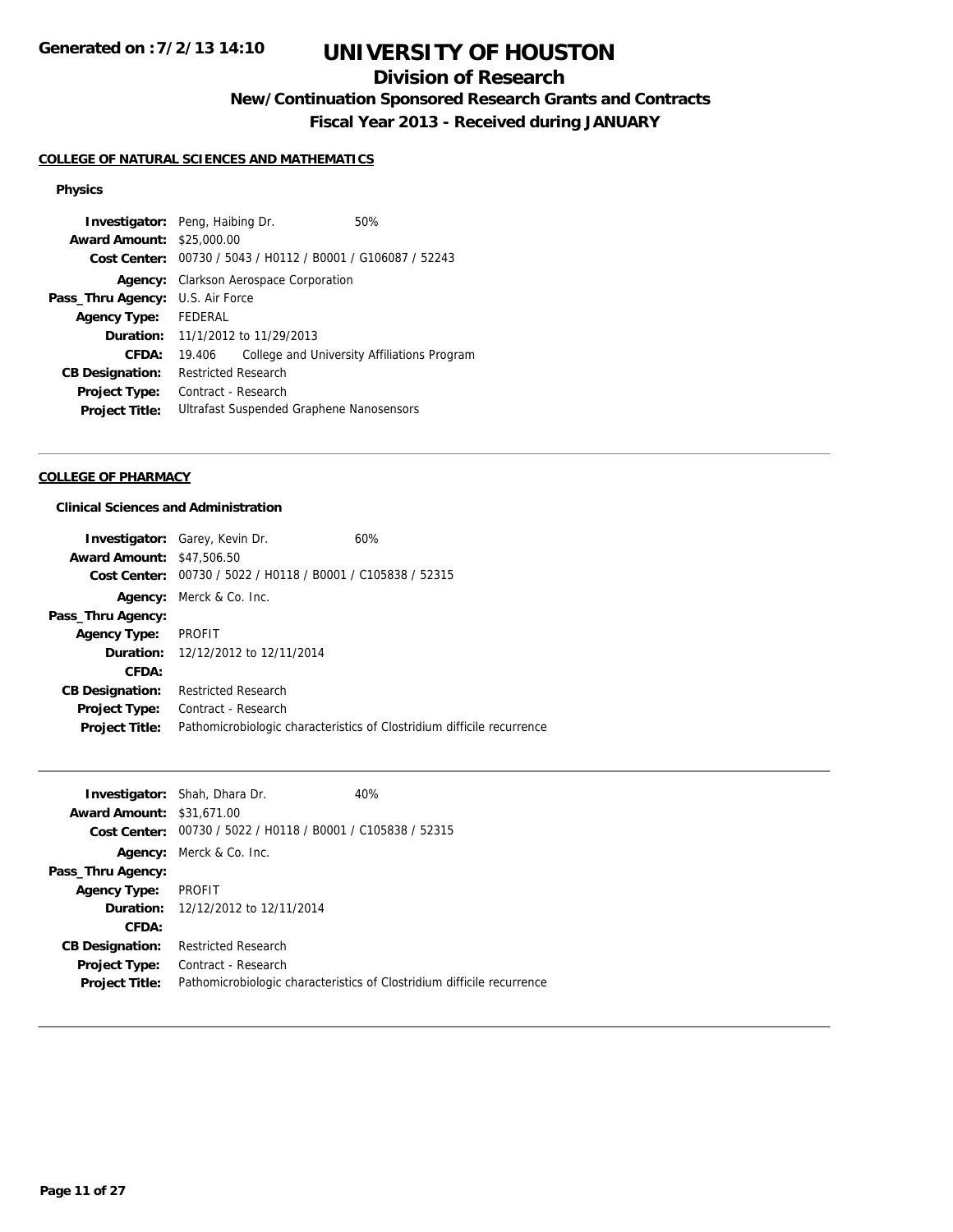# **Division of Research**

**New/Continuation Sponsored Research Grants and Contracts**

**Fiscal Year 2013 - Received during JANUARY**

### **COLLEGE OF PHARMACY**

## **Clinical Sciences and Administration**

| <b>Investigator:</b> Johnson, Michael Dr. |                            |                                                             | 10%                                                                   |
|-------------------------------------------|----------------------------|-------------------------------------------------------------|-----------------------------------------------------------------------|
| <b>Award Amount: \$3,683.20</b>           |                            |                                                             |                                                                       |
|                                           |                            | Cost Center: 00730 / 5013 / H0118 / B0001 / G105153 / 51797 |                                                                       |
|                                           |                            | <b>Agency:</b> Agency for Healthcare Research and Quality   |                                                                       |
| Pass_Thru Agency:                         |                            |                                                             |                                                                       |
| <b>Agency Type:</b>                       | FEDERAL                    |                                                             |                                                                       |
|                                           |                            | <b>Duration:</b> 9/30/2012 to 7/31/2013                     |                                                                       |
| CFDA:                                     | 93.226                     |                                                             | Research on Healthcare Costs, Quality and Outcomes                    |
| <b>CB Designation:</b>                    | <b>Restricted Research</b> |                                                             |                                                                       |
| <b>Project Type:</b>                      | Grant - Research           |                                                             |                                                                       |
| <b>Project Title:</b>                     |                            |                                                             | Anticholinergics and Cognitive Decline in the Elderly with Depression |

| <b>Investigator:</b> Aparasu, Rajender Dr. |                            |                                                | 80%                                                                   |
|--------------------------------------------|----------------------------|------------------------------------------------|-----------------------------------------------------------------------|
| <b>Award Amount: \$29,465.60</b>           |                            |                                                |                                                                       |
| Cost Center:                               |                            | 00730 / 5013 / H0118 / B0001 / G105153 / 51797 |                                                                       |
| Agency:                                    |                            | Agency for Healthcare Research and Quality     |                                                                       |
| Pass_Thru Agency:                          |                            |                                                |                                                                       |
| <b>Agency Type:</b>                        | FEDERAL                    |                                                |                                                                       |
|                                            |                            | <b>Duration:</b> 9/30/2012 to 7/31/2013        |                                                                       |
| CFDA:                                      | 93.226                     |                                                | Research on Healthcare Costs, Quality and Outcomes                    |
| <b>CB Designation:</b>                     | <b>Restricted Research</b> |                                                |                                                                       |
| <b>Project Type:</b>                       | Grant - Research           |                                                |                                                                       |
| <b>Project Title:</b>                      |                            |                                                | Anticholinergics and Cognitive Decline in the Elderly with Depression |
|                                            |                            |                                                |                                                                       |

| <b>Investigator:</b> Chen, Hua Dr. |                            |                                                             | 10%                                                                   |
|------------------------------------|----------------------------|-------------------------------------------------------------|-----------------------------------------------------------------------|
| <b>Award Amount: \$3,683.20</b>    |                            |                                                             |                                                                       |
|                                    |                            | Cost Center: 00730 / 5013 / H0118 / B0001 / G105153 / 51797 |                                                                       |
|                                    |                            | <b>Agency:</b> Agency for Healthcare Research and Quality   |                                                                       |
| Pass_Thru Agency:                  |                            |                                                             |                                                                       |
| <b>Agency Type:</b>                | FEDERAL                    |                                                             |                                                                       |
|                                    |                            | <b>Duration:</b> 9/30/2012 to 7/31/2013                     |                                                                       |
| CFDA:                              | 93.226                     |                                                             | Research on Healthcare Costs, Quality and Outcomes                    |
| <b>CB Designation:</b>             | <b>Restricted Research</b> |                                                             |                                                                       |
| <b>Project Type:</b>               | Grant - Research           |                                                             |                                                                       |
| <b>Project Title:</b>              |                            |                                                             | Anticholinergics and Cognitive Decline in the Elderly with Depression |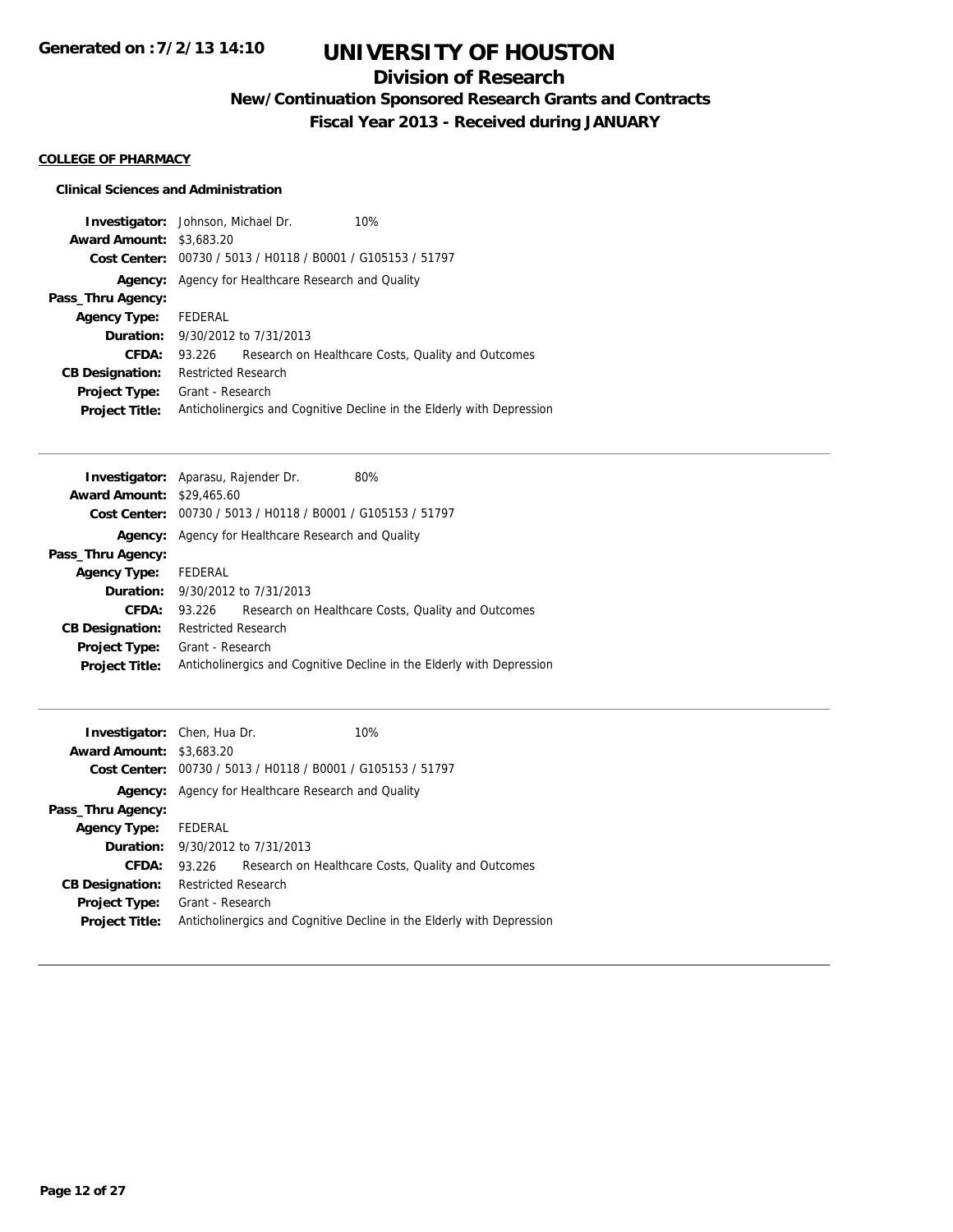# **Division of Research**

**New/Continuation Sponsored Research Grants and Contracts**

**Fiscal Year 2013 - Received during JANUARY**

#### **COLLEGE OF PHARMACY**

### **Clinical Sciences and Administration**

**Investigator:** Trivedi, Meghana Dr. 100% **Award Amount:** \$10,000.00 **Cost Center:** 00730 / 5021 / H0118 / B0001 / G105796 / 52291 **Agency:** American Association of Colleges of Pharmacy **Pass\_Thru Agency: Agency Type:** NON PROFIT **Duration:** 1/14/2013 to 1/13/2014 **CFDA: CB Designation:** Restricted Research **Project Type:** Grant - Research **Project Title:** Identification of novel GPCR targets in HER2+ breast cancer

#### **Heart and Kidney Institute**

| Investigator: Tikunova, Svetlana Dr. |                            |                                                             | 47.5% |
|--------------------------------------|----------------------------|-------------------------------------------------------------|-------|
| <b>Award Amount: \$214,303.85</b>    |                            |                                                             |       |
|                                      |                            | Cost Center: 00730 / 5013 / H0117 / B0001 / G104992 / 52342 |       |
| Agency:                              |                            | National Heart, Lung, and Blood Institute                   |       |
| Pass_Thru Agency:                    |                            |                                                             |       |
| <b>Agency Type:</b>                  | FEDERAL                    |                                                             |       |
| <b>Duration:</b>                     | 1/10/2013 to 12/31/2015    |                                                             |       |
| CFDA:                                | 93.837                     | Heart and Vascular Diseases Research                        |       |
| <b>CB Designation:</b>               | <b>Restricted Research</b> |                                                             |       |
| <b>Project Type:</b>                 | Grant - Research           |                                                             |       |
| <b>Project Title:</b>                |                            | Molecular Mechanism of Dilated Cardiomyopathy               |       |

| <b>Investigator:</b> McConnell, Bradley Dr. |                            |                                                             | 2.5% |
|---------------------------------------------|----------------------------|-------------------------------------------------------------|------|
| <b>Award Amount: \$11,279.15</b>            |                            |                                                             |      |
|                                             |                            | Cost Center: 00730 / 5013 / H0117 / B0001 / G104992 / 52342 |      |
|                                             |                            | Agency: National Heart, Lung, and Blood Institute           |      |
| Pass_Thru Agency:                           |                            |                                                             |      |
| <b>Agency Type:</b>                         | FEDERAL                    |                                                             |      |
|                                             |                            | <b>Duration:</b> 1/10/2013 to 12/31/2015                    |      |
| CFDA:                                       | 93.837                     | Heart and Vascular Diseases Research                        |      |
| <b>CB Designation:</b>                      | <b>Restricted Research</b> |                                                             |      |
| <b>Project Type:</b>                        | Grant - Research           |                                                             |      |
| <b>Project Title:</b>                       |                            | Molecular Mechanism of Dilated Cardiomyopathy               |      |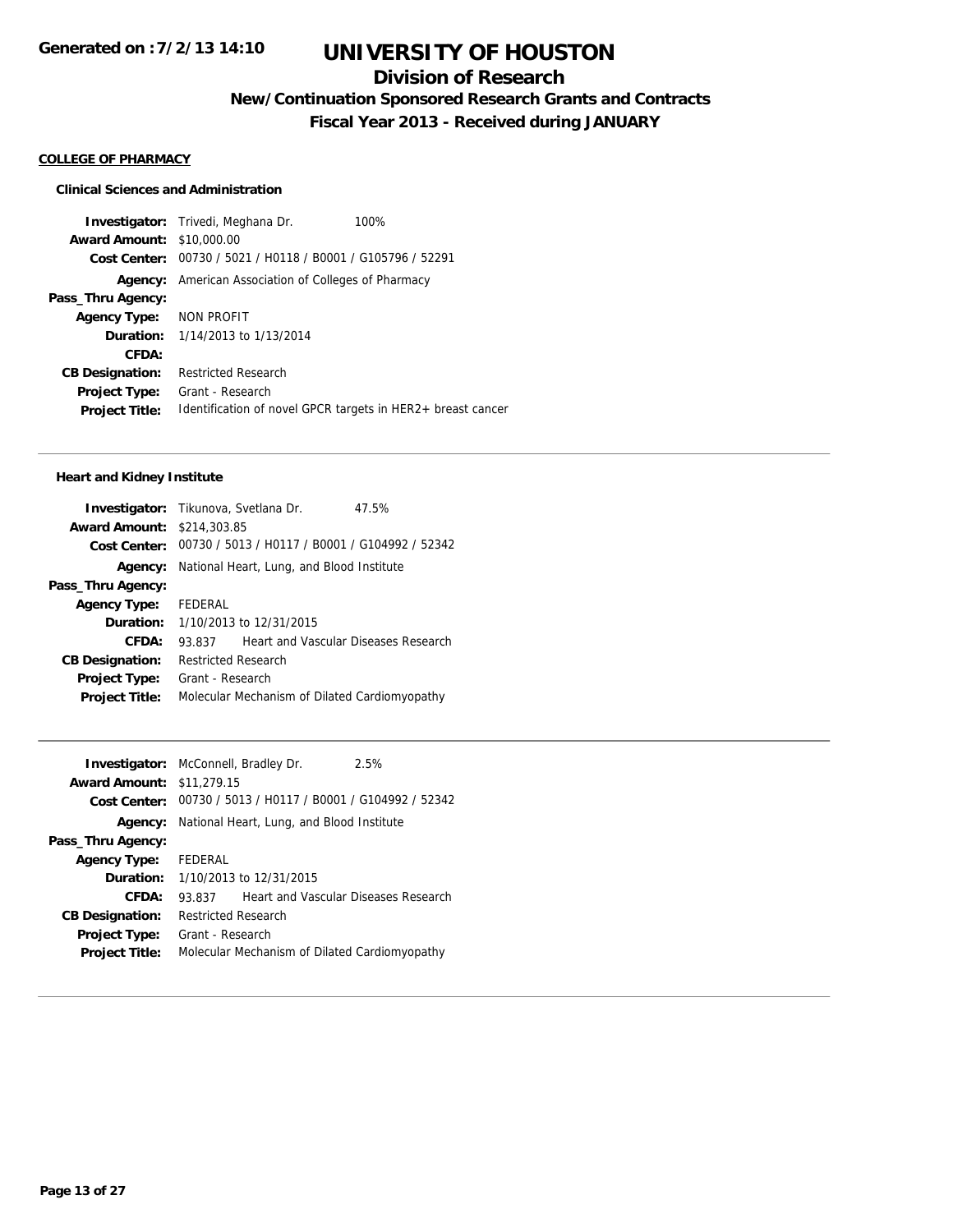# **Division of Research**

**New/Continuation Sponsored Research Grants and Contracts**

**Fiscal Year 2013 - Received during JANUARY**

#### **COLLEGE OF PHARMACY**

#### **Pharmacological and Pharmaceutical Sciences**

**Investigator:** McConnell, Bradley Dr. 2.5% **Award Amount:** \$11,279.15 **Cost Center:** 00730 / 5013 / H0117 / B0001 / G104992 / 52342 **Agency:** National Heart, Lung, and Blood Institute **Pass\_Thru Agency: Agency Type:** FEDERAL **Duration:** 1/10/2013 to 12/31/2015 **CFDA:** 93.837 Heart and Vascular Diseases Research **CB Designation:** Restricted Research **Project Type:** Grant - Research **Project Title:** Molecular Mechanism of Dilated Cardiomyopathy

| <b>Investigator:</b> Tikunova, Svetlana Dr. |                                                             |  | 47.5%                                |
|---------------------------------------------|-------------------------------------------------------------|--|--------------------------------------|
| <b>Award Amount: \$214,303.85</b>           |                                                             |  |                                      |
|                                             | Cost Center: 00730 / 5013 / H0117 / B0001 / G104992 / 52342 |  |                                      |
| Agency:                                     | National Heart, Lung, and Blood Institute                   |  |                                      |
| Pass_Thru Agency:                           |                                                             |  |                                      |
| <b>Agency Type:</b>                         | FEDERAL                                                     |  |                                      |
| Duration:                                   | 1/10/2013 to 12/31/2015                                     |  |                                      |
| CFDA:                                       | 93.837                                                      |  | Heart and Vascular Diseases Research |
| <b>CB Designation:</b>                      | <b>Restricted Research</b>                                  |  |                                      |
| <b>Project Type:</b>                        | Grant - Research                                            |  |                                      |
| <b>Project Title:</b>                       | Molecular Mechanism of Dilated Cardiomyopathy               |  |                                      |
|                                             |                                                             |  |                                      |

#### **COLLEGE OF TECHNOLOGY**

#### **Engineering Technology**

| <b>Award Amount: \$75,000.00</b> | <b>Investigator:</b> Gurkan, Deniz Dr.<br>100%                                                                                                                |
|----------------------------------|---------------------------------------------------------------------------------------------------------------------------------------------------------------|
|                                  |                                                                                                                                                               |
|                                  | Cost Center: $00730 / 5022 / 10139 / 80001 / 6103733 / 48895$                                                                                                 |
| Agency:                          | InfoBlox Inc.                                                                                                                                                 |
| Pass_Thru Agency:                |                                                                                                                                                               |
| <b>Agency Type:</b>              | PROFIT                                                                                                                                                        |
|                                  | <b>Duration:</b> $6/21/2011$ to $8/31/2013$                                                                                                                   |
| CFDA:                            |                                                                                                                                                               |
| <b>CB Designation:</b>           | <b>Restricted Research</b>                                                                                                                                    |
| Project Type:                    | Grant - Research                                                                                                                                              |
| <b>Project Title:</b>            | Metadata Application of IF-MAP across GENI Infrastructures ¿ A Use Case for Instrumentation and Measurement<br>Resource Characterization, Access, and Control |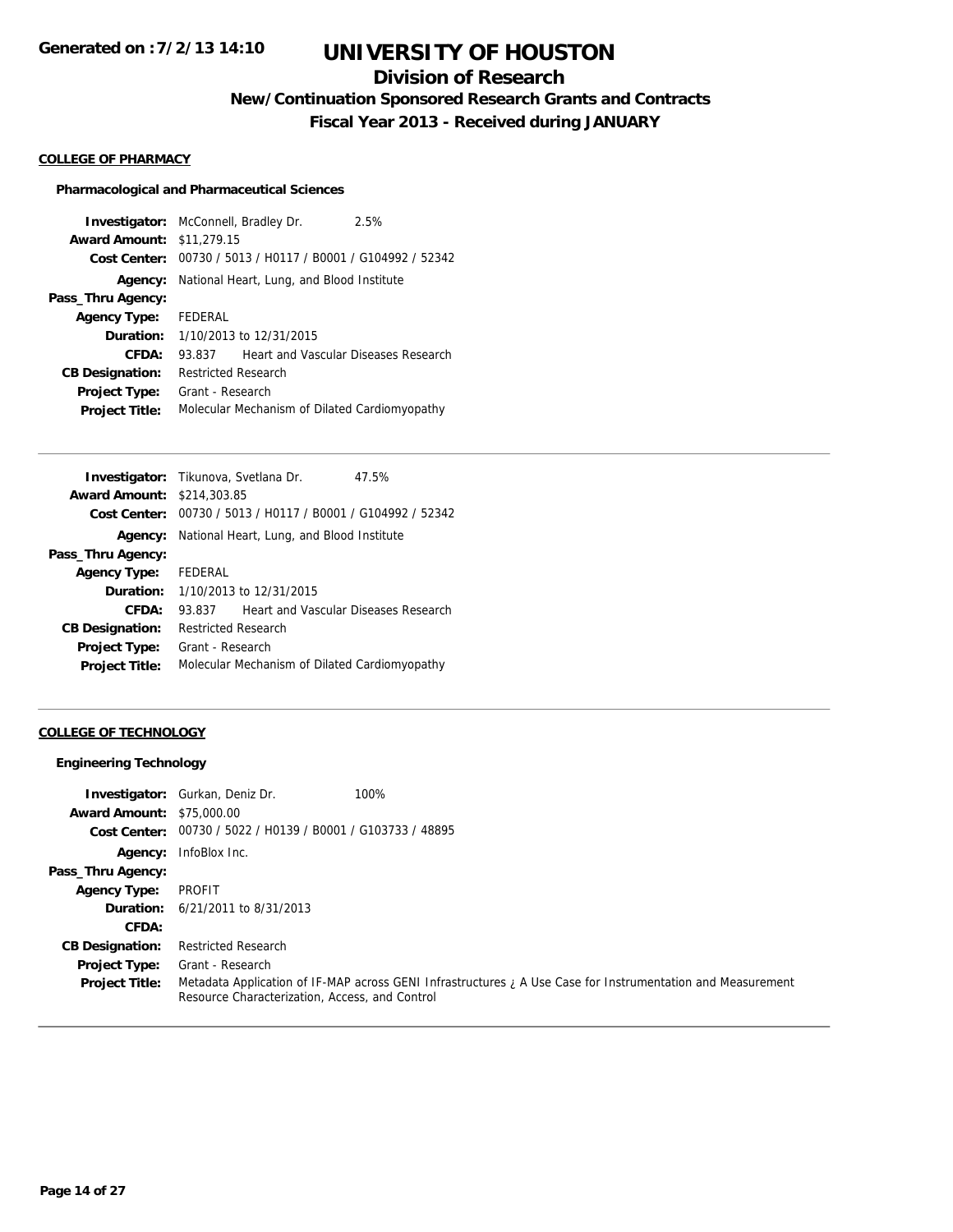# **Division of Research**

**New/Continuation Sponsored Research Grants and Contracts**

**Fiscal Year 2013 - Received during JANUARY**

#### **CULLEN COLLEGE OF ENGINEERING**

## **Center for Integrated Bio and Nano Systems**

|                                 | <b>Investigator:</b> Litvinov, Dmitri Dr.<br>50%                                                              |
|---------------------------------|---------------------------------------------------------------------------------------------------------------|
| <b>Award Amount: \$2,500.00</b> |                                                                                                               |
|                                 | Cost Center: 00730 / 5015 / H0070 / B0001 / G103627 / 50865                                                   |
|                                 | <b>Agency:</b> UNIVERSITY OF TEXAS AT BROWNSVILLE                                                             |
|                                 | Pass_Thru Agency: National Science Foundation                                                                 |
| <b>Agency Type:</b>             | FEDERAL                                                                                                       |
|                                 | <b>Duration:</b> 10/1/2011 to 9/30/2013                                                                       |
| <b>CFDA:</b>                    | <b>Engineering Grants</b><br>47.041                                                                           |
| <b>CB Designation:</b>          | Non Restricted Research                                                                                       |
| <b>Project Type:</b>            | Grant - Research                                                                                              |
| <b>Project Title:</b>           | Support of the UT Brownsville undergraduate nanotechnology demonstrations by the UH Nanobfabrication Facility |

#### **Chemical Engineering**

|                                 | 30%<br><b>Investigator:</b> Jacobson, Allan J. Dr.                                                                                 |
|---------------------------------|------------------------------------------------------------------------------------------------------------------------------------|
| <b>Award Amount: \$3,900.00</b> |                                                                                                                                    |
|                                 | Cost Center: 00730 / 5021 / H0452 / B0001 / G097490 / 42709                                                                        |
|                                 | <b>Agency:</b> Rice University                                                                                                     |
| Pass_Thru Agency:               |                                                                                                                                    |
| <b>Agency Type:</b>             | UNIVERSITY                                                                                                                         |
|                                 | <b>Duration:</b> 8/1/2008 to 2/5/2013                                                                                              |
| <b>CFDA:</b>                    | Air Force Defense Research Sciences Program<br>12.800                                                                              |
| <b>CB Designation:</b>          | <b>Restricted Research</b>                                                                                                         |
| Project Type:                   | Co-Op Agreement - Research                                                                                                         |
| <b>Project Title:</b>           | CONTACT (COnsortium for NanomaTerials for Aerospace Commerce and Technology) Program for the U.S. Air Force<br>Research Laboratory |

| <b>Investigator:</b> Vekilov, Peter Dr. |                                                             |                            | 50% |
|-----------------------------------------|-------------------------------------------------------------|----------------------------|-----|
| <b>Award Amount: \$109,999.50</b>       |                                                             |                            |     |
|                                         | Cost Center: 00730 / 5013 / H0107 / B0001 / G105354 / 52177 |                            |     |
|                                         | <b>Agency:</b> National Science Foundation                  |                            |     |
| Pass_Thru Agency:                       |                                                             |                            |     |
| <b>Agency Type:</b>                     | FEDERAL                                                     |                            |     |
|                                         | <b>Duration:</b> 12/1/2012 to 11/30/2015                    |                            |     |
| CFDA:                                   | 47.074                                                      | <b>Biological Sciences</b> |     |
| <b>CB Designation:</b>                  | <b>Restricted Research</b>                                  |                            |     |
| Project Type:                           | Grant - Research                                            |                            |     |
| <b>Project Title:</b>                   | Kinetically stabilized mesoscopic aggregates of proteins    |                            |     |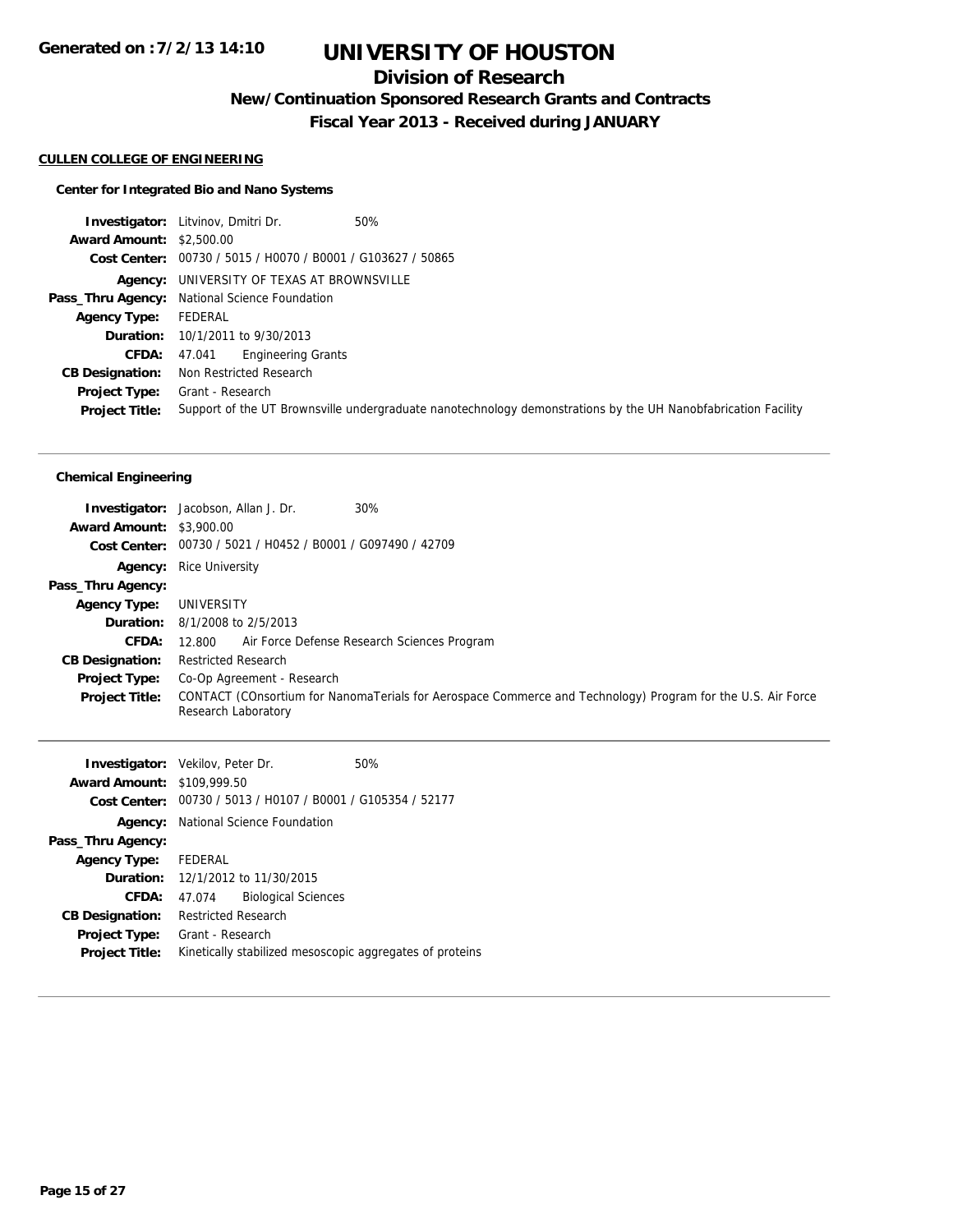# **Division of Research**

**New/Continuation Sponsored Research Grants and Contracts**

**Fiscal Year 2013 - Received during JANUARY**

## **CULLEN COLLEGE OF ENGINEERING**

#### **Chemical Engineering**

**Investigator:** Krishnamoorti, Ramanan Dr. 100% **Award Amount:** \$100,000.00 **Cost Center:** 00730 / 5022 / H0067 / B0001 / G106097 / 52176 **Agency:** ExxonMobil Chemical Company **Pass\_Thru Agency: Agency Type:** PROFIT **Duration:** 12/1/2012 to 12/2/2012 **CFDA: CB Designation:** Restricted Research **Project Type:** Grant - Research **Project Title:** Analytical Characterization of Multicomponent Polymer Compositions

| <b>Investigator:</b> Qin, Guan Dr. | 100%                                                                                |
|------------------------------------|-------------------------------------------------------------------------------------|
| <b>Award Amount: \$736,460.00</b>  |                                                                                     |
|                                    | Cost Center: $00730 / 5022 / 10067 / 80001 / 005979 / 52252$                        |
|                                    | <b>Agency:</b> China National Petroleum Corporation                                 |
| Pass_Thru Agency:                  |                                                                                     |
| <b>Agency Type:</b>                | <b>PROFIT</b>                                                                       |
|                                    | <b>Duration:</b> 12/1/2012 to 12/31/2014                                            |
| CFDA:                              |                                                                                     |
| <b>CB Designation:</b>             | <b>Restricted Research</b>                                                          |
| Project Type:                      | Grant - Research                                                                    |
| <b>Project Title:</b>              | Shale Gas Reservoir Stimulation Implementation Conditions and Productivity Analysis |
|                                    |                                                                                     |

#### **Civil Engineering**

|                                   | 100%<br><b>Investigator:</b> Rodrigues, Debora Dr.                                     |
|-----------------------------------|----------------------------------------------------------------------------------------|
| <b>Award Amount: \$118,507.00</b> |                                                                                        |
|                                   | <b>Cost Center:</b> $00730 / 5013 / 40068 / 80001 / 6104093 / 50203$                   |
|                                   | <b>Agency:</b> National Science Foundation                                             |
| Pass_Thru Agency:                 |                                                                                        |
| <b>Agency Type:</b>               | FEDERAL                                                                                |
|                                   | <b>Duration:</b> 1/15/2012 to 12/31/2016                                               |
| <b>CFDA:</b>                      | 47.041 Engineering Grants                                                              |
| <b>CB Designation:</b>            | <b>Restricted Research</b>                                                             |
| Project Type:                     | Grant - Research                                                                       |
| <b>Project Title:</b>             | CAREER: Toxicology of graphene-based nanomaterials: A molecular biotechnology approach |
|                                   |                                                                                        |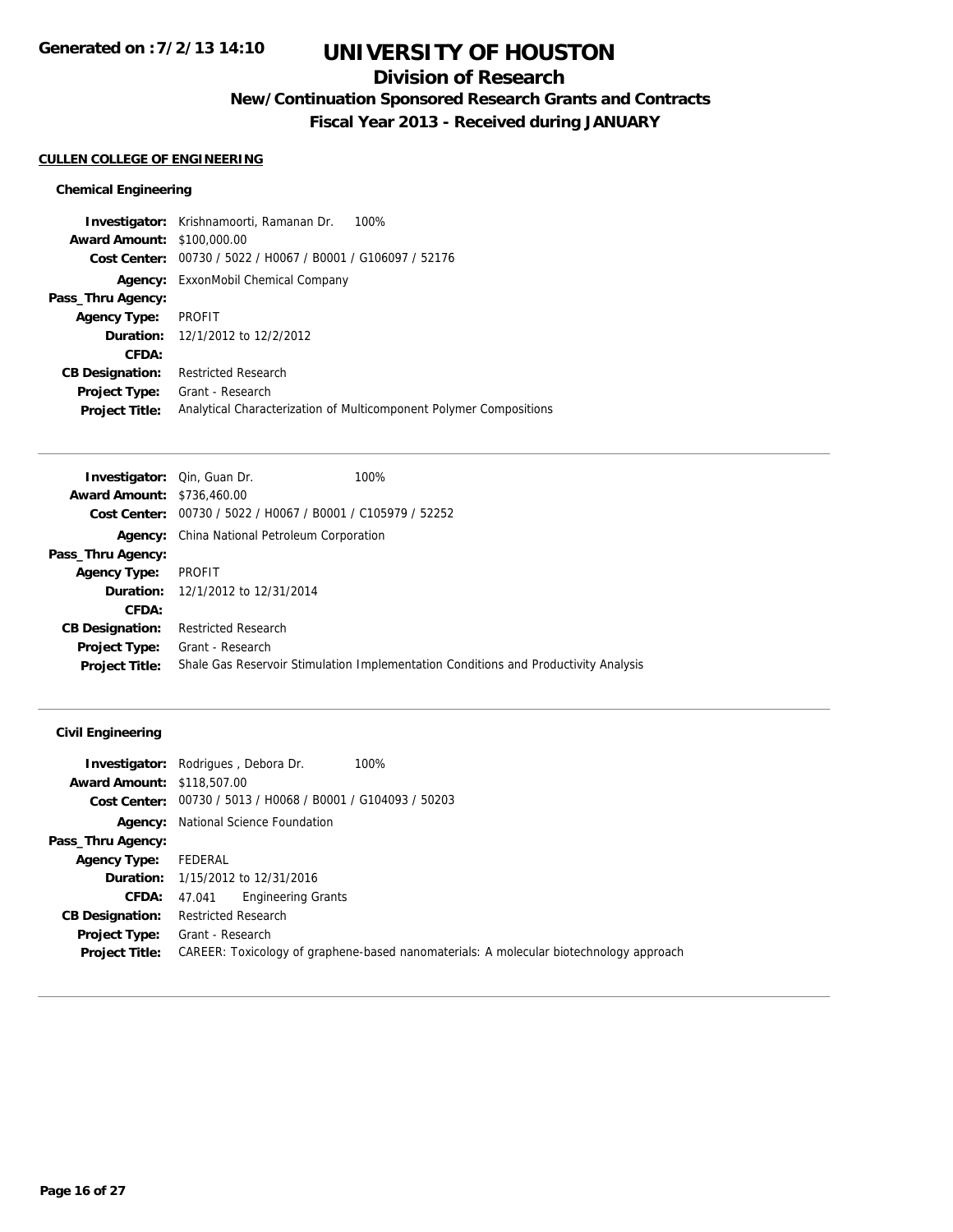# **Division of Research**

**New/Continuation Sponsored Research Grants and Contracts**

**Fiscal Year 2013 - Received during JANUARY**

## **CULLEN COLLEGE OF ENGINEERING**

## **Civil Engineering**

**Investigator:** Rixey, William G. Dr. 100% **Award Amount:** \$158,590.00 **Cost Center:** 00730 / 5022 / H0068 / B0001 / G105992 / 52247 **Agency:** Shell Global Solutions **Pass\_Thru Agency: Agency Type:** PROFIT **Duration:** 12/1/2012 to 11/30/2014 **CFDA: CB Designation:** Restricted Research **Project Type:** Grant - Research **Project Title:** Physical/Chemical Behavior of Methanol Fuels

#### **Electrical & Computer Engineering**

| <b>Investigator:</b> Han, Zhu Dr.<br><b>Award Amount: \$150,000.00</b> | 100%<br>Cost Center: 00730 / 5013 / H0070 / B0001 / G105825 / 52353                                                             |
|------------------------------------------------------------------------|---------------------------------------------------------------------------------------------------------------------------------|
|                                                                        | <b>Agency:</b> National Science Foundation                                                                                      |
| Pass_Thru Agency:                                                      |                                                                                                                                 |
| <b>Agency Type:</b>                                                    | FEDERAL                                                                                                                         |
|                                                                        | <b>Duration:</b> 2/1/2013 to 1/31/2015                                                                                          |
| <b>CFDA:</b>                                                           | Computer and Information Science and Engineering (CISE)<br>47.070                                                               |
| <b>CB Designation:</b>                                                 | <b>Restricted Research</b>                                                                                                      |
| <b>Project Type:</b><br><b>Project Title:</b>                          | Grant - Research<br>EAGER: Collaborative Research: Joint Adaptation of Multiple Cognitive Systems without Explicit Coordination |

|                                 | 50%<br><b>Investigator:</b> Litvinov, Dmitri Dr.                                                              |
|---------------------------------|---------------------------------------------------------------------------------------------------------------|
| <b>Award Amount: \$2,500.00</b> |                                                                                                               |
|                                 | Cost Center: 00730 / 5015 / H0070 / B0001 / G103627 / 50865                                                   |
|                                 | <b>Agency:</b> UNIVERSITY OF TEXAS AT BROWNSVILLE                                                             |
|                                 | Pass_Thru Agency: National Science Foundation                                                                 |
| <b>Agency Type:</b>             | FEDERAL                                                                                                       |
|                                 | <b>Duration:</b> 10/1/2011 to 9/30/2013                                                                       |
| <b>CFDA:</b>                    | Engineering Grants<br>47.041                                                                                  |
| <b>CB Designation:</b>          | Non Restricted Research                                                                                       |
| Project Type:                   | Grant - Research                                                                                              |
| <b>Project Title:</b>           | Support of the UT Brownsville undergraduate nanotechnology demonstrations by the UH Nanobfabrication Facility |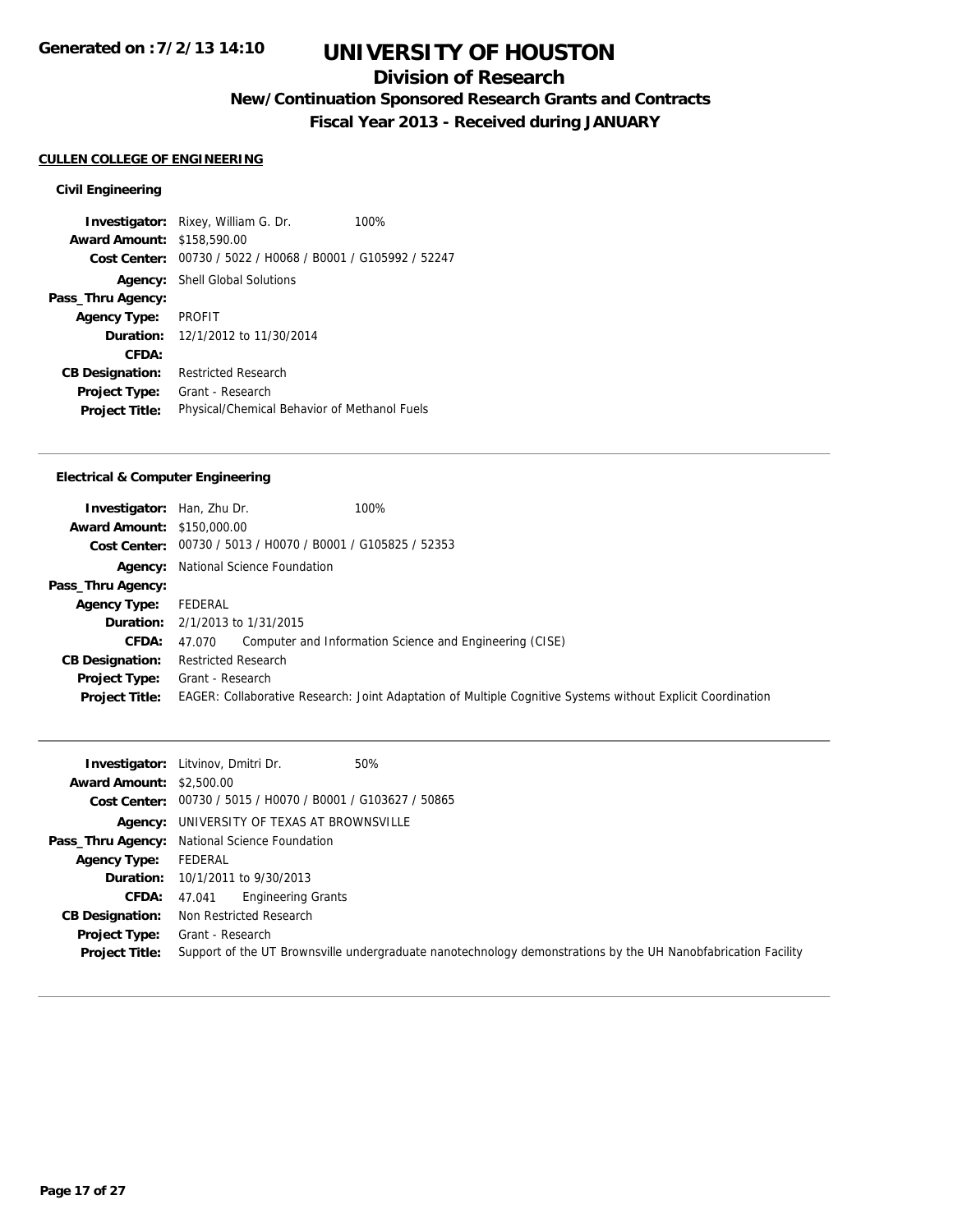# **Division of Research**

**New/Continuation Sponsored Research Grants and Contracts**

**Fiscal Year 2013 - Received during JANUARY**

## **CULLEN COLLEGE OF ENGINEERING**

#### **Electrical & Computer Engineering**

**Investigator:** Shih, Wei-Chuan Dr. 50% **Award Amount:** \$100,000.00 **Cost Center:** 00730 / 5013 / H0070 / B0001 / G105289 / 51903 **Agency:** NASA - National Aeronautics and Space Administration - Stennis Space Center **Pass\_Thru Agency: Agency Type:** FEDERAL **Duration:** 9/15/2012 to 9/14/2015 **CFDA:** 43.009 Cross Agency Support **CB Designation:** Restricted Research **Project Type:** Grant - Research **Project Title:** Microfluidic label-free sensing for rapid multiplexed pathogen detection in space missions

| Investigator: Liu, Ce Dr.         |                                                             | 100% |  |
|-----------------------------------|-------------------------------------------------------------|------|--|
| <b>Award Amount: \$210,000.00</b> |                                                             |      |  |
|                                   | Cost Center: 00730 / 5022 / H0070 / B0001 / G096869 / 42176 |      |  |
|                                   | <b>Agency:</b> Various Private Profit Agencies              |      |  |
| Pass_Thru Agency:                 |                                                             |      |  |
| <b>Agency Type:</b>               | PROFIT                                                      |      |  |
|                                   | <b>Duration:</b> 9/1/2007 to 8/31/2015                      |      |  |
| CFDA:                             |                                                             |      |  |
| <b>CB Designation:</b>            | <b>Restricted Research</b>                                  |      |  |
| <b>Project Type:</b>              | Grant - Research                                            |      |  |
| <b>Project Title:</b>             | Well Logging Consortium                                     |      |  |

#### **Mechanical Engineering**

|                                 | <b>Investigator:</b> Grigoriadis, Karolos M. Dr.<br>50%                             |
|---------------------------------|-------------------------------------------------------------------------------------|
| <b>Award Amount: \$6,600.00</b> |                                                                                     |
|                                 | Cost Center: 00730 / 5016 / H0073 / B0001 / G101897 / 46709                         |
|                                 | <b>Agency:</b> Texas A&M Engineering Experiment Station                             |
|                                 | Pass_Thru Agency: Qatar National Research Fund                                      |
| Agency Type: FOUNDATION         |                                                                                     |
|                                 | <b>Duration:</b> 5/11/2010 to 5/10/2013                                             |
| CFDA:                           |                                                                                     |
| <b>CB Designation:</b>          | <b>Restricted Research</b>                                                          |
|                                 | <b>Project Type:</b> Grant - Research                                               |
| <b>Project Title:</b>           | Nonlinear Control of Internal Combustion Engine for Fuel Economy and Zero Emissions |
|                                 |                                                                                     |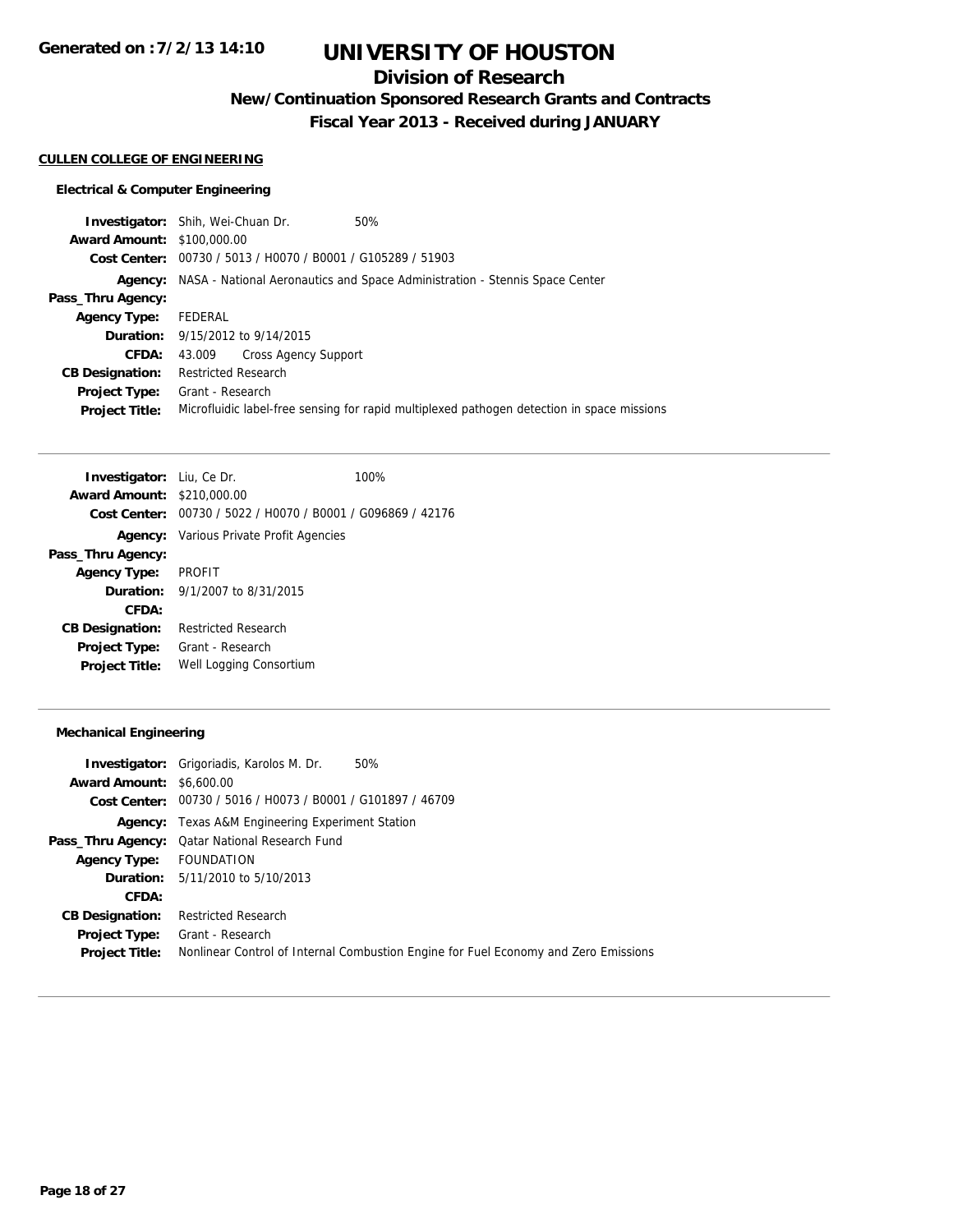# **Division of Research**

**New/Continuation Sponsored Research Grants and Contracts**

**Fiscal Year 2013 - Received during JANUARY**

### **CULLEN COLLEGE OF ENGINEERING**

## **Mechanical Engineering**

| <b>Investigator:</b> Franchek, Matthew Dr.                  | 50%                                                                                 |
|-------------------------------------------------------------|-------------------------------------------------------------------------------------|
| <b>Award Amount: \$6,600.00</b>                             |                                                                                     |
| Cost Center: 00730 / 5016 / H0073 / B0001 / G101897 / 46709 |                                                                                     |
| <b>Agency:</b> Texas A&M Engineering Experiment Station     |                                                                                     |
| Pass_Thru Agency: Qatar National Research Fund              |                                                                                     |
| Agency Type: FOUNDATION                                     |                                                                                     |
| <b>Duration:</b> 5/11/2010 to 5/10/2013                     |                                                                                     |
|                                                             |                                                                                     |
| <b>Restricted Research</b>                                  |                                                                                     |
| Grant - Research                                            |                                                                                     |
|                                                             | Nonlinear Control of Internal Combustion Engine for Fuel Economy and Zero Emissions |
|                                                             |                                                                                     |

|                                  | <b>Investigator:</b> Majkic, Goran Dr.                      | 50% |
|----------------------------------|-------------------------------------------------------------|-----|
| <b>Award Amount: \$49,660.50</b> |                                                             |     |
|                                  | Cost Center: 00730 / 5022 / H0452 / B0001 / G099090 / 44962 |     |
| Agency:                          | Bruker Advanced Supercon                                    |     |
| Pass_Thru Agency:                |                                                             |     |
| <b>Agency Type:</b>              | <b>PROFIT</b>                                               |     |
|                                  | <b>Duration:</b> $6/1/2009$ to $12/31/2013$                 |     |
| CFDA:                            |                                                             |     |
| <b>CB Designation:</b>           | <b>Restricted Research</b>                                  |     |
| <b>Project Type:</b>             | Grant - Research                                            |     |
| <b>Project Title:</b>            | Evaluation of YBCO Coated Conductor Architectures           |     |
|                                  |                                                             |     |

|                                  | <b>Investigator:</b> Grigoriadis, Karolos M. Dr.<br>50%                     |
|----------------------------------|-----------------------------------------------------------------------------|
| <b>Award Amount: \$55,792.00</b> |                                                                             |
|                                  | Cost Center: 00730 / 5016 / H0073 / B0001 / G104796 / 52281                 |
|                                  | <b>Agency:</b> Texas A&M Engineering Experiment Station                     |
| Pass_Thru Agency:                | Qatar National Research Fund                                                |
| <b>Agency Type:</b>              | FOUNDATION                                                                  |
|                                  | <b>Duration:</b> 10/15/2012 to 10/14/2013                                   |
| CFDA:                            |                                                                             |
| <b>CB Designation:</b>           | <b>Restricted Research</b>                                                  |
| Project Type:                    | Grant - Research                                                            |
| <b>Project Title:</b>            | Automated Identification of Subsea Architectures Via Reduced Order Modeling |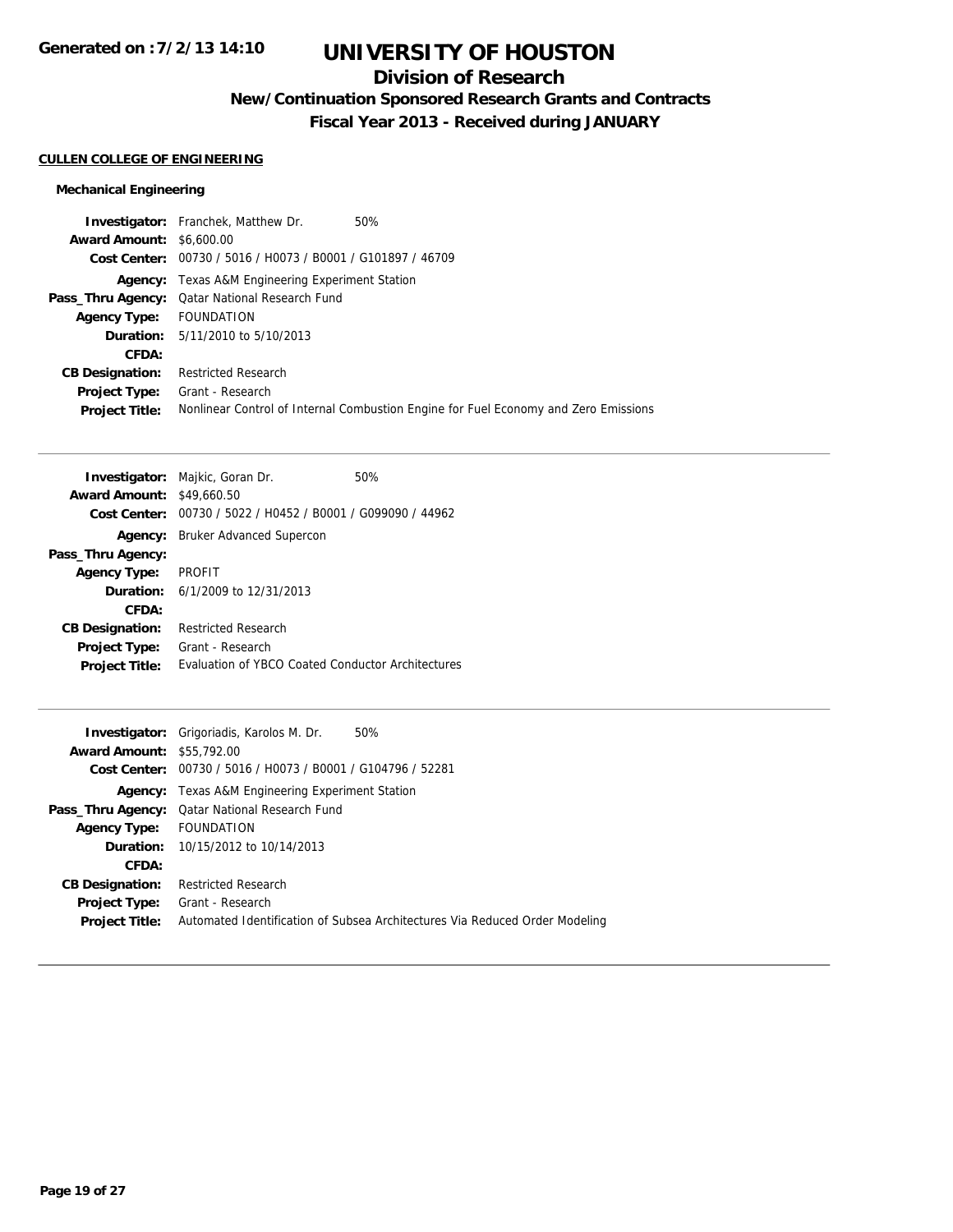# **Division of Research**

**New/Continuation Sponsored Research Grants and Contracts**

**Fiscal Year 2013 - Received during JANUARY**

## **CULLEN COLLEGE OF ENGINEERING**

## **Mechanical Engineering**

|                                  | <b>Investigator:</b> Franchek, Matthew Dr.                  | 50%                                                                         |
|----------------------------------|-------------------------------------------------------------|-----------------------------------------------------------------------------|
| <b>Award Amount: \$55,792.00</b> |                                                             |                                                                             |
|                                  | Cost Center: 00730 / 5016 / H0073 / B0001 / G104796 / 52281 |                                                                             |
|                                  | <b>Agency:</b> Texas A&M Engineering Experiment Station     |                                                                             |
|                                  | Pass_Thru Agency: Qatar National Research Fund              |                                                                             |
| Agency Type:                     | FOUNDATION                                                  |                                                                             |
|                                  | <b>Duration:</b> 10/15/2012 to 10/14/2013                   |                                                                             |
| CFDA:                            |                                                             |                                                                             |
| <b>CB Designation:</b>           | <b>Restricted Research</b>                                  |                                                                             |
| <b>Project Type:</b>             | Grant - Research                                            |                                                                             |
| <b>Project Title:</b>            |                                                             | Automated Identification of Subsea Architectures Via Reduced Order Modeling |

|                                  | 50%<br><b>Investigator:</b> Grigoriadis, Karolos M. Dr.                             |
|----------------------------------|-------------------------------------------------------------------------------------|
| <b>Award Amount: \$61,250.00</b> |                                                                                     |
|                                  | Cost Center: 00730 / 5016 / H0073 / B0001 / G098149 / 46611                         |
|                                  | <b>Agency:</b> Texas A&M Engineering Experiment Station                             |
| Pass_Thru Agency:                |                                                                                     |
| <b>Agency Type:</b>              | <b>STATE</b>                                                                        |
|                                  | <b>Duration:</b> 5/11/2010 to 11/11/2013                                            |
| CFDA:                            |                                                                                     |
| <b>CB Designation:</b>           | <b>Restricted Research</b>                                                          |
| <b>Project Type:</b>             | Grant - Research                                                                    |
| <b>Project Title:</b>            | Nonlinear Control of Internal Combustion Engine for Fuel Economy and Zero Emissions |

|                                  | 50%<br><b>Investigator:</b> Franchek, Matthew Dr.                                   |  |
|----------------------------------|-------------------------------------------------------------------------------------|--|
| <b>Award Amount: \$61,250.00</b> |                                                                                     |  |
|                                  | Cost Center: 00730 / 5016 / H0073 / B0001 / G098149 / 46611                         |  |
| Agency:                          | Texas A&M Engineering Experiment Station                                            |  |
| Pass_Thru Agency:                |                                                                                     |  |
| <b>Agency Type:</b>              | STATE                                                                               |  |
|                                  | <b>Duration:</b> 5/11/2010 to 11/11/2013                                            |  |
| CFDA:                            |                                                                                     |  |
| <b>CB Designation:</b>           | <b>Restricted Research</b>                                                          |  |
| <b>Project Type:</b>             | Grant - Research                                                                    |  |
| <b>Project Title:</b>            | Nonlinear Control of Internal Combustion Engine for Fuel Economy and Zero Emissions |  |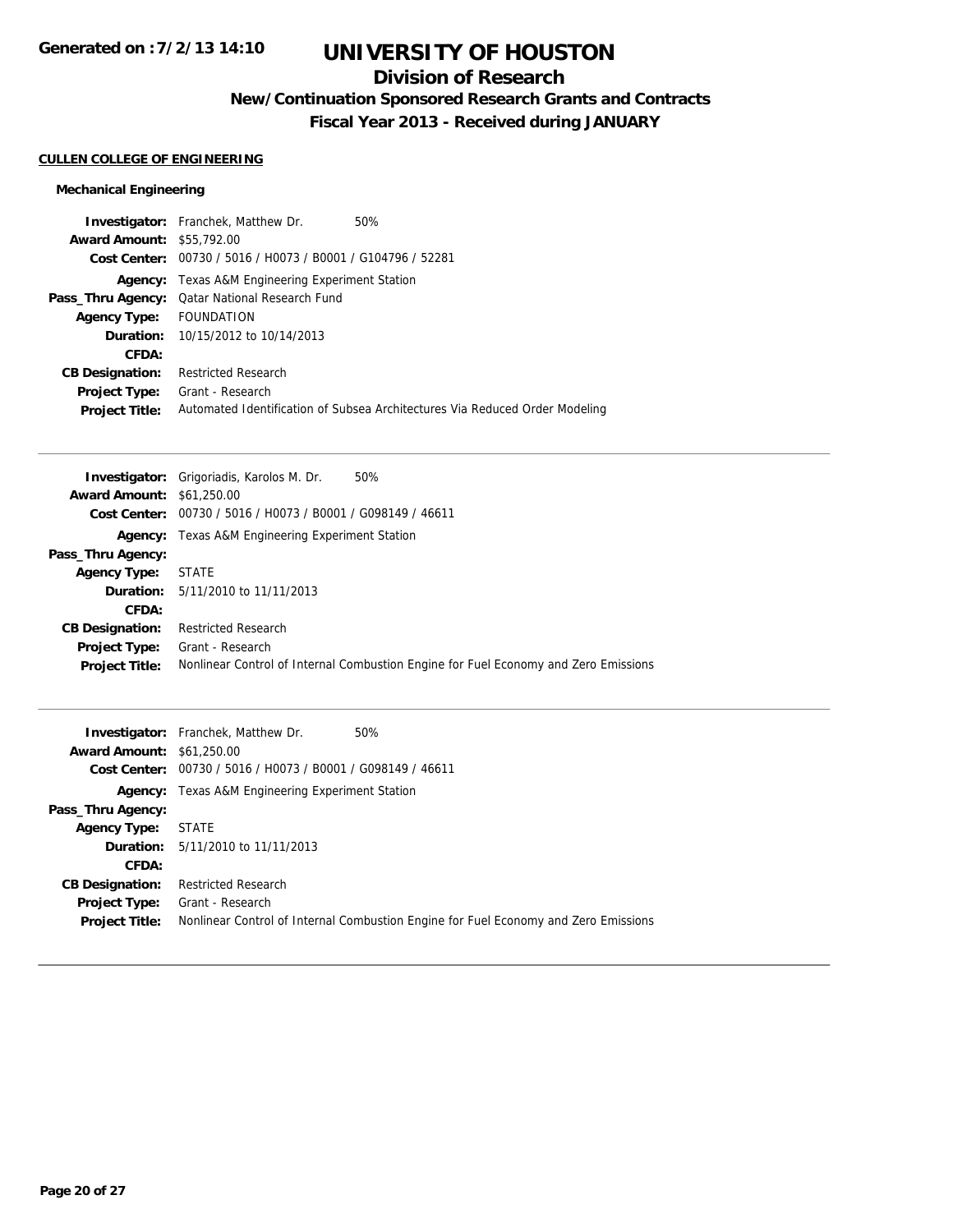# **Division of Research**

**New/Continuation Sponsored Research Grants and Contracts**

**Fiscal Year 2013 - Received during JANUARY**

#### **CULLEN COLLEGE OF ENGINEERING**

#### **Nanosystem Manufacturing Center**

**Investigator:** Shih, Wei-Chuan Dr. 50% **Award Amount:** \$100,000.00 **Cost Center:** 00730 / 5013 / H0070 / B0001 / G105289 / 51903 **Agency:** NASA - National Aeronautics and Space Administration - Stennis Space Center **Pass\_Thru Agency: Agency Type:** FEDERAL **Duration:** 9/15/2012 to 9/14/2015 **CFDA:** 43.009 Cross Agency Support **CB Designation:** Restricted Research **Project Type:** Grant - Research **Project Title:** Microfluidic label-free sensing for rapid multiplexed pathogen detection in space missions

## **DIVISION OF RESEARCH**

### **Center for Biomedical & Environmental Genomics**

|                                  | 50%<br><b>Investigator:</b> Chapman, Barbara M. Dr.                                                           |
|----------------------------------|---------------------------------------------------------------------------------------------------------------|
| <b>Award Amount: \$32,000.00</b> |                                                                                                               |
|                                  | Cost Center: 00730 / 5043 / H0546 / B0001 / G105937 / 51951                                                   |
|                                  | <b>Agency:</b> UT-Battelle, LLC                                                                               |
|                                  | Pass_Thru Agency: U.S. Department of Energy                                                                   |
| <b>Agency Type:</b>              | FEDERAL                                                                                                       |
|                                  | <b>Duration:</b> 11/1/2012 to 9/30/2013                                                                       |
| <b>CFDA:</b>                     | Department of Energy<br>81.000                                                                                |
| <b>CB Designation:</b>           | <b>Restricted Research</b>                                                                                    |
| <b>Project Type:</b>             | Contract - Research                                                                                           |
| <b>Project Title:</b>            | OpenSHMEM: Support for Standardization Effort, Enhanced Reference Implementation, and Publication of Standard |

|                                  | <b>Investigator:</b> Fofanov, Yuriy Dr.                     | 40% |
|----------------------------------|-------------------------------------------------------------|-----|
| <b>Award Amount: \$20,000.00</b> |                                                             |     |
|                                  | Cost Center: 00730 / 5022 / H0546 / B0001 / G105322 / 51037 |     |
|                                  | <b>Agency:</b> Sandia National Laboratories                 |     |
| Pass_Thru Agency:                |                                                             |     |
| <b>Agency Type: PROFIT</b>       |                                                             |     |
|                                  | <b>Duration:</b> $6/1/2012$ to $5/30/2013$                  |     |
| CFDA:                            |                                                             |     |
| <b>CB Designation:</b>           | <b>Restricted Research</b>                                  |     |
| <b>Project Type:</b>             | Contract - Research                                         |     |
| <b>Project Title:</b>            | Development of Bacteriophage Analytical Pipeline            |     |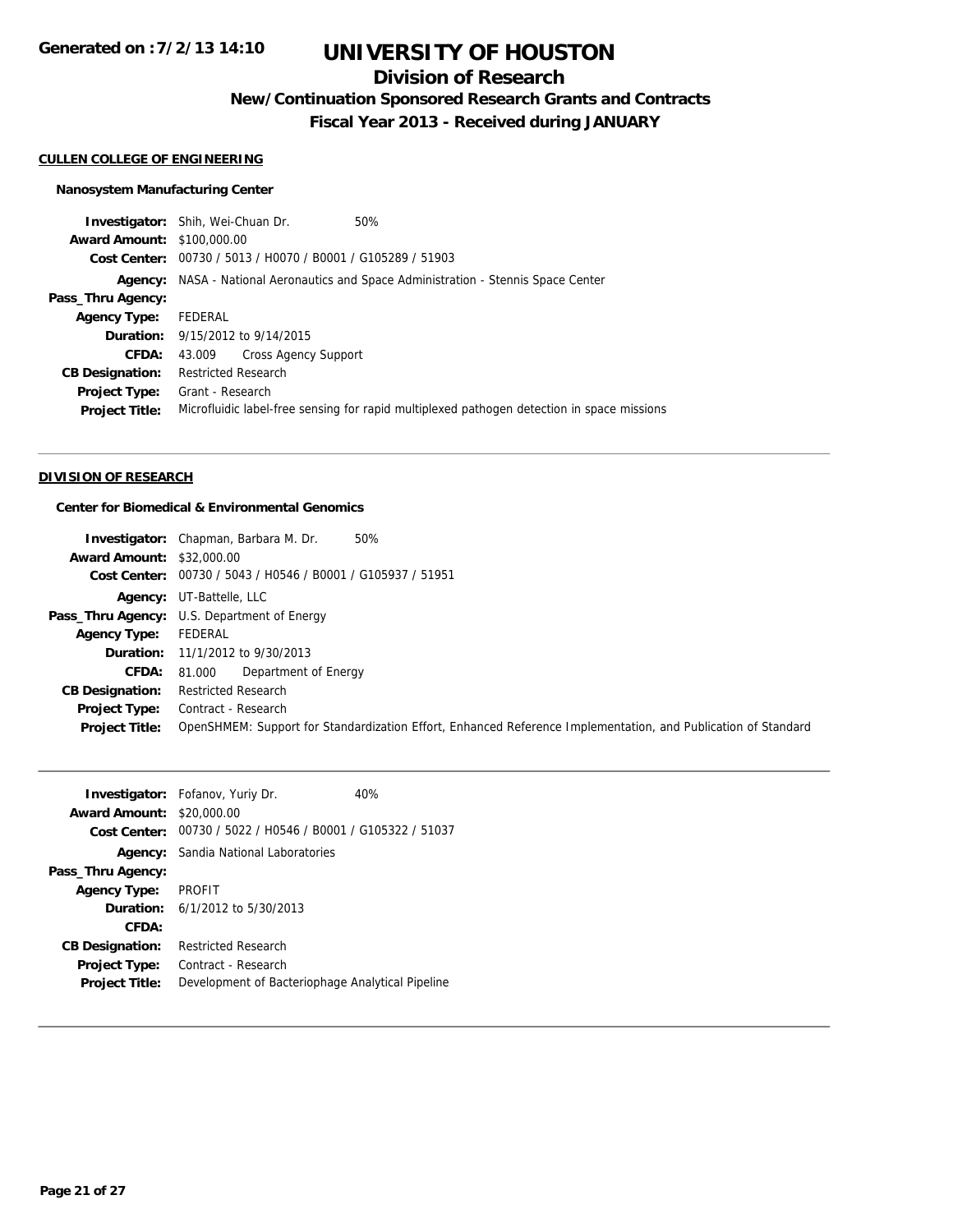# **Division of Research**

**New/Continuation Sponsored Research Grants and Contracts**

**Fiscal Year 2013 - Received during JANUARY**

## **DIVISION OF RESEARCH**

#### **Center for Neuromotor & Biomechanics Research**

| <b>Investigator:</b> O'Connor, Daniel Dr. |                            |                                                             | 5%                                                                                         |
|-------------------------------------------|----------------------------|-------------------------------------------------------------|--------------------------------------------------------------------------------------------|
| <b>Award Amount: \$9,370.49</b>           |                            |                                                             |                                                                                            |
|                                           |                            | Cost Center: 00730 / 5013 / H0521 / B0001 / G102913 / 50107 |                                                                                            |
|                                           |                            |                                                             | <b>Agency:</b> NASA - National Aeronautics and Space Administration - Johnson Space Center |
| Pass_Thru Agency:                         |                            |                                                             |                                                                                            |
| <b>Agency Type:</b>                       | FEDERAL                    |                                                             |                                                                                            |
|                                           |                            | <b>Duration:</b> 11/3/2011 to 11/2/2013                     |                                                                                            |
| CFDA:                                     | 43.003                     |                                                             | Basic Research, Educational Outreach, or Training in the area of Exploration               |
| <b>CB Designation:</b>                    | <b>Restricted Research</b> |                                                             |                                                                                            |
| <b>Project Type:</b>                      | Grant - Research           |                                                             |                                                                                            |
| <b>Project Title:</b>                     |                            |                                                             | Effects of Long-Term Exposure to Microgravity on Salivary Markers of Innate Immunity       |

|                                  | 10%<br><b>Investigator:</b> Lowder, Thomas Dr.                                             |  |
|----------------------------------|--------------------------------------------------------------------------------------------|--|
| <b>Award Amount: \$18,740.97</b> |                                                                                            |  |
|                                  | Cost Center: 00730 / 5013 / H0521 / B0001 / G102913 / 50107                                |  |
|                                  | <b>Agency:</b> NASA - National Aeronautics and Space Administration - Johnson Space Center |  |
| Pass_Thru Agency:                |                                                                                            |  |
| <b>Agency Type:</b>              | FEDERAL                                                                                    |  |
|                                  | <b>Duration:</b> 11/3/2011 to 11/2/2013                                                    |  |
| CFDA:                            | Basic Research, Educational Outreach, or Training in the area of Exploration<br>43.003     |  |
| <b>CB Designation:</b>           | <b>Restricted Research</b>                                                                 |  |
| Project Type:                    | Grant - Research                                                                           |  |
| <b>Project Title:</b>            | Effects of Long-Term Exposure to Microgravity on Salivary Markers of Innate Immunity       |  |

|                                 | 5%<br><b>Investigator:</b> Clarke, Mark Dr.                                                |
|---------------------------------|--------------------------------------------------------------------------------------------|
| <b>Award Amount: \$9,370.49</b> |                                                                                            |
|                                 | Cost Center: 00730 / 5013 / H0521 / B0001 / G102913 / 50107                                |
|                                 | <b>Agency:</b> NASA - National Aeronautics and Space Administration - Johnson Space Center |
| Pass_Thru Agency:               |                                                                                            |
| <b>Agency Type:</b>             | FEDERAL                                                                                    |
|                                 | <b>Duration:</b> 11/3/2011 to 11/2/2013                                                    |
| <b>CFDA:</b>                    | Basic Research, Educational Outreach, or Training in the area of Exploration<br>43.003     |
| <b>CB Designation:</b>          | <b>Restricted Research</b>                                                                 |
| <b>Project Type:</b>            | Grant - Research                                                                           |
| <b>Project Title:</b>           | Effects of Long-Term Exposure to Microgravity on Salivary Markers of Innate Immunity       |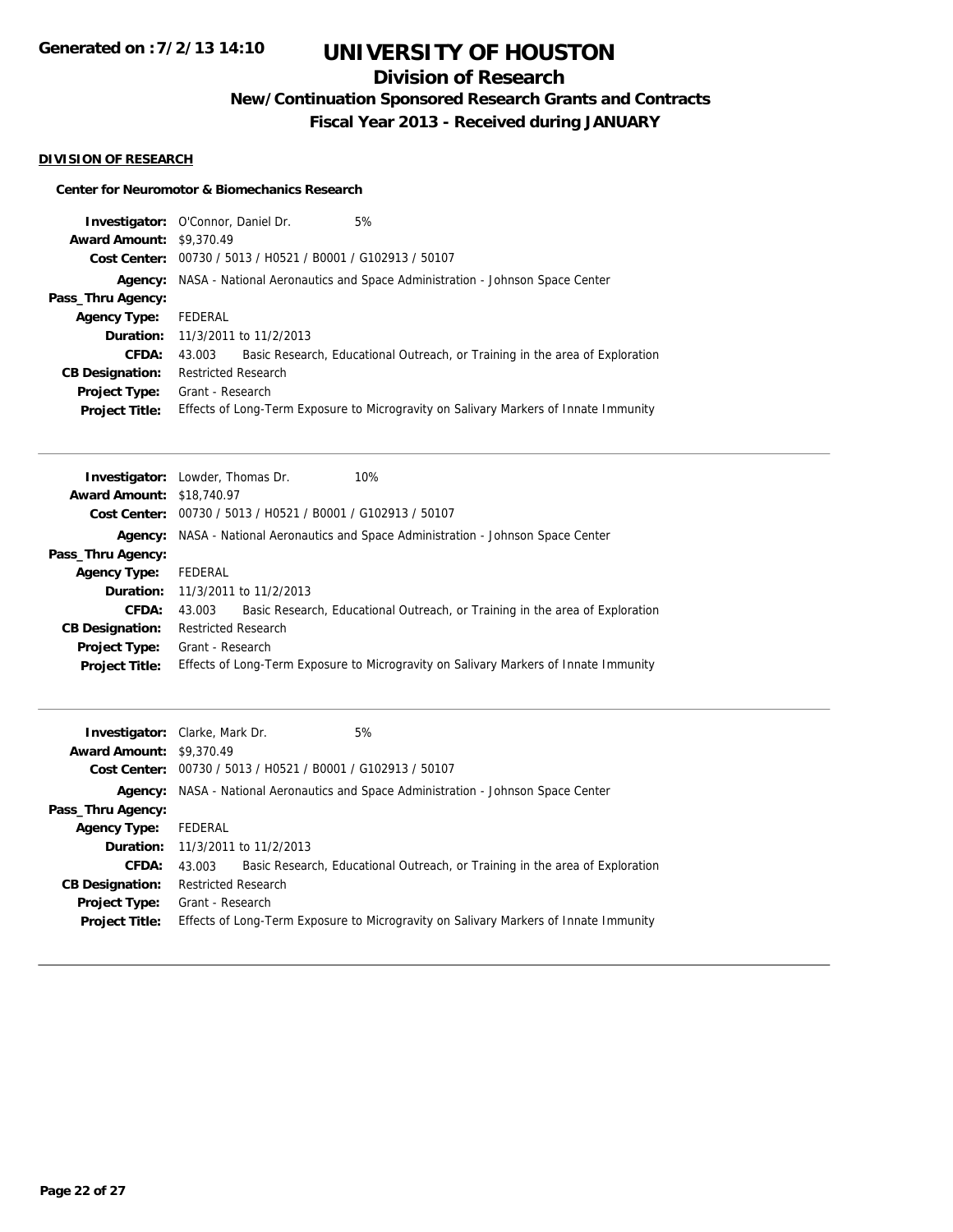# **Division of Research**

**New/Continuation Sponsored Research Grants and Contracts**

**Fiscal Year 2013 - Received during JANUARY**

### **DIVISION OF RESEARCH**

### **Center for Neuromotor & Biomechanics Research**

| <b>Investigator:</b> Simpson, Richard Dr. |                            |                                                             | 80%                                                                                  |
|-------------------------------------------|----------------------------|-------------------------------------------------------------|--------------------------------------------------------------------------------------|
| <b>Award Amount: \$149,927.78</b>         |                            |                                                             |                                                                                      |
|                                           |                            | Cost Center: 00730 / 5013 / H0521 / B0001 / G102913 / 50107 |                                                                                      |
|                                           |                            |                                                             | Agency: NASA - National Aeronautics and Space Administration - Johnson Space Center  |
| Pass_Thru Agency:                         |                            |                                                             |                                                                                      |
| <b>Agency Type:</b>                       | FEDERAL                    |                                                             |                                                                                      |
|                                           |                            | <b>Duration:</b> 11/3/2011 to 11/2/2013                     |                                                                                      |
| CFDA:                                     | 43.003                     |                                                             | Basic Research, Educational Outreach, or Training in the area of Exploration         |
| <b>CB Designation:</b>                    | <b>Restricted Research</b> |                                                             |                                                                                      |
| Project Type:                             | Grant - Research           |                                                             |                                                                                      |
| <b>Project Title:</b>                     |                            |                                                             | Effects of Long-Term Exposure to Microgravity on Salivary Markers of Innate Immunity |
|                                           |                            |                                                             |                                                                                      |

#### **TcSUH**

|                                                   | 50%                                                                                                                                              |
|---------------------------------------------------|--------------------------------------------------------------------------------------------------------------------------------------------------|
| \$49,660.50                                       |                                                                                                                                                  |
| 00730 / 5022 / H0452 / B0001 / G099090 / 44962    |                                                                                                                                                  |
|                                                   |                                                                                                                                                  |
|                                                   |                                                                                                                                                  |
| <b>PROFIT</b>                                     |                                                                                                                                                  |
|                                                   |                                                                                                                                                  |
|                                                   |                                                                                                                                                  |
| <b>Restricted Research</b>                        |                                                                                                                                                  |
| Grant - Research                                  |                                                                                                                                                  |
| Evaluation of YBCO Coated Conductor Architectures |                                                                                                                                                  |
|                                                   | <b>Investigator:</b> Majkic, Goran Dr.<br><b>Award Amount:</b><br><b>Bruker Advanced Supercon</b><br><b>Duration:</b> $6/1/2009$ to $12/31/2013$ |

|                                 | <b>Investigator:</b> Jacobson, Allan J. Dr.                 | 50%                                                                                                         |
|---------------------------------|-------------------------------------------------------------|-------------------------------------------------------------------------------------------------------------|
| <b>Award Amount: \$6,500.00</b> |                                                             |                                                                                                             |
|                                 | Cost Center: 00730 / 5021 / H0452 / B0001 / G097490 / 42709 |                                                                                                             |
| Agency:                         | <b>Rice University</b>                                      |                                                                                                             |
| Pass_Thru Agency:               |                                                             |                                                                                                             |
| <b>Agency Type:</b>             | UNIVERSITY                                                  |                                                                                                             |
|                                 | <b>Duration:</b> 8/1/2008 to 2/5/2013                       |                                                                                                             |
| <b>CFDA:</b>                    | Air Force Defense Research Sciences Program<br>12.800       |                                                                                                             |
| <b>CB Designation:</b>          | <b>Restricted Research</b>                                  |                                                                                                             |
| <b>Project Type:</b>            | Co-Op Agreement - Research                                  |                                                                                                             |
| <b>Project Title:</b>           | Research Laboratory                                         | CONTACT (COnsortium for NanomaTerials for Aerospace Commerce and Technology) Program for the U.S. Air Force |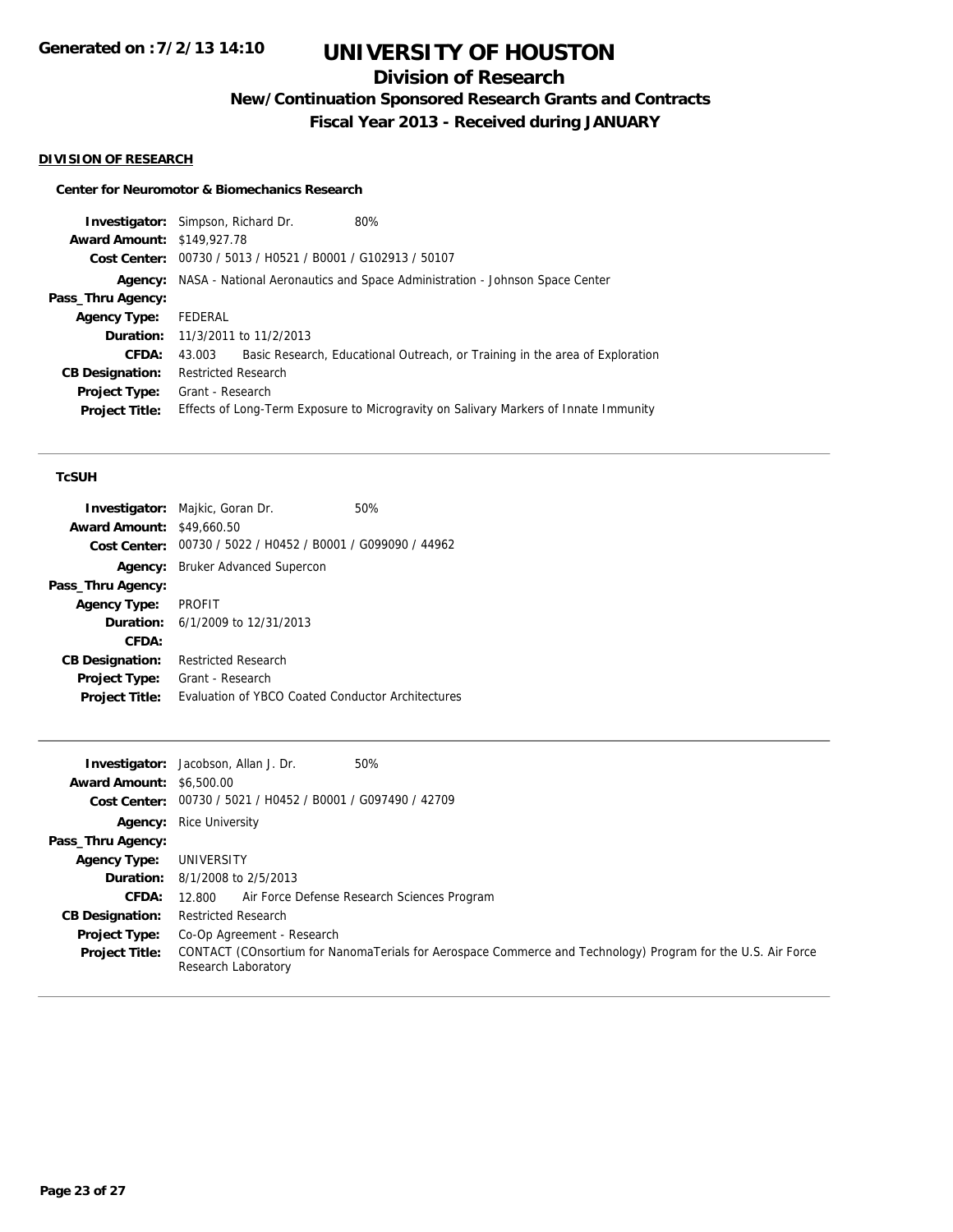# **Division of Research**

**New/Continuation Sponsored Research Grants and Contracts**

**Fiscal Year 2013 - Received during JANUARY**

#### **DIVISION OF RESEARCH**

## **TcSUH**

| <b>Investigator:</b> Peng, Haibing Dr. |                                                |                                          | 50%                                         |
|----------------------------------------|------------------------------------------------|------------------------------------------|---------------------------------------------|
| <b>Award Amount: \$25,000.00</b>       |                                                |                                          |                                             |
| Cost Center:                           | 00730 / 5043 / H0112 / B0001 / G106087 / 52243 |                                          |                                             |
| Agency:                                | Clarkson Aerospace Corporation                 |                                          |                                             |
| Pass_Thru Agency:                      | U.S. Air Force                                 |                                          |                                             |
| <b>Agency Type:</b>                    | <b>FFDFRAL</b>                                 |                                          |                                             |
| Duration:                              |                                                | 11/1/2012 to 11/29/2013                  |                                             |
| CFDA:                                  | 19.406                                         |                                          | College and University Affiliations Program |
| <b>CB Designation:</b>                 | <b>Restricted Research</b>                     |                                          |                                             |
| <b>Project Type:</b>                   | Contract - Research                            |                                          |                                             |
| <b>Project Title:</b>                  |                                                | Ultrafast Suspended Graphene Nanosensors |                                             |

#### **Texas Learning/Computation Center**

|                                  | <b>Investigator:</b> Barth, Amy Dr.                         | 10%                                                                            |
|----------------------------------|-------------------------------------------------------------|--------------------------------------------------------------------------------|
| <b>Award Amount: \$11,945.70</b> |                                                             |                                                                                |
|                                  | Cost Center: 00730 / 5013 / H0288 / B0001 / G103426 / 50169 |                                                                                |
| Agency:                          | National Institute of Child Health and Human Development    |                                                                                |
| Pass_Thru Agency:                |                                                             |                                                                                |
| Agency Type:                     | FEDERAL                                                     |                                                                                |
|                                  | <b>Duration:</b> 1/2/2012 to 12/31/2013                     |                                                                                |
| CFDA:                            | 93.865 Center for Research for Mothers and Children         |                                                                                |
| <b>CB Designation:</b>           | <b>Restricted Research</b>                                  |                                                                                |
| <b>Project Type:</b>             | Grant - Research                                            |                                                                                |
| <b>Project Title:</b>            |                                                             | Language, Cognitive, and Neuropsychological Processes in Reading Comprehension |
|                                  |                                                             |                                                                                |

## **TIMES**

| <b>Award Amount: \$200,000.00</b> | 50%<br><b>Investigator:</b> McIntyre, Maria Teresa Dr.                                                                                                        |
|-----------------------------------|---------------------------------------------------------------------------------------------------------------------------------------------------------------|
|                                   | Cost Center: 00730 / 5013 / H0288 / B0001 / G101970 / 48264                                                                                                   |
| Agency:                           | Institute of Educational Sciences                                                                                                                             |
| Pass_Thru Agency:                 |                                                                                                                                                               |
| <b>Agency Type:</b>               | FEDERAL                                                                                                                                                       |
|                                   | <b>Duration:</b> 3/1/2011 to 2/28/2014                                                                                                                        |
| CFDA:                             | National Institute on Student Achievement, Curriculum and Assessment<br>84.305                                                                                |
| <b>CB Designation:</b>            | <b>Restricted Research</b>                                                                                                                                    |
| <b>Project Type:</b>              | Grant - Research                                                                                                                                              |
| <b>Project Title:</b>             | Using longitudinal and momentary analysis to study the impact of middle school teachers' stress on teacher<br>effectiveness, student behavior and achievement |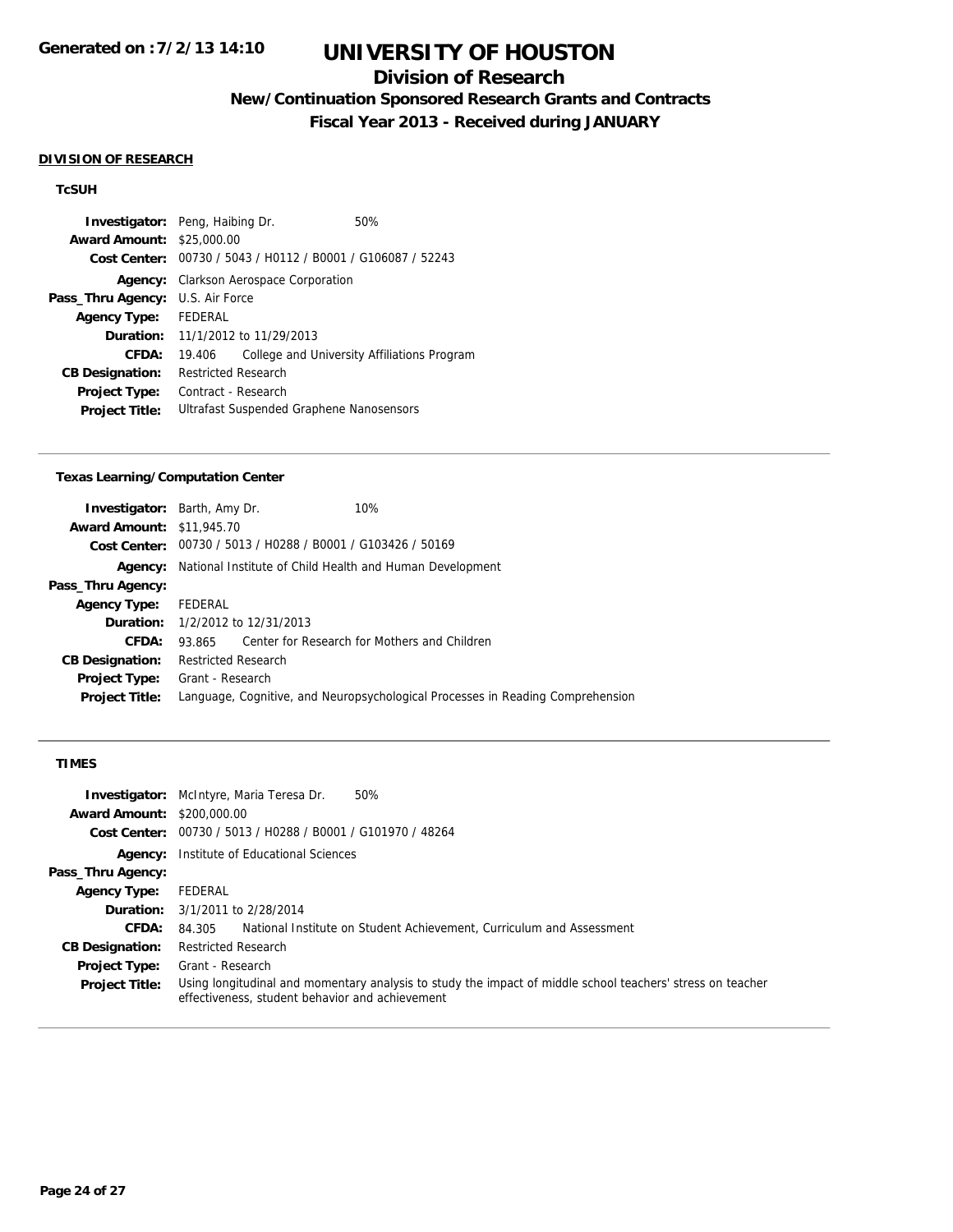# **Division of Research**

**New/Continuation Sponsored Research Grants and Contracts**

**Fiscal Year 2013 - Received during JANUARY**

#### **DIVISION OF RESEARCH**

## **TIMES**

| <b>Investigator:</b> Barth, Amy Dr. |                            |                                                             | 70%                                                                            |
|-------------------------------------|----------------------------|-------------------------------------------------------------|--------------------------------------------------------------------------------|
| <b>Award Amount: \$83,619.90</b>    |                            |                                                             |                                                                                |
|                                     |                            | Cost Center: 00730 / 5013 / H0288 / B0001 / G103426 / 50169 |                                                                                |
| Agency:                             |                            |                                                             | National Institute of Child Health and Human Development                       |
| Pass_Thru Agency:                   |                            |                                                             |                                                                                |
| <b>Agency Type:</b>                 | FEDERAL                    |                                                             |                                                                                |
|                                     |                            | <b>Duration:</b> $1/2/2012$ to $12/31/2013$                 |                                                                                |
| CFDA:                               | 93.865                     |                                                             | Center for Research for Mothers and Children                                   |
| <b>CB Designation:</b>              | <b>Restricted Research</b> |                                                             |                                                                                |
| Project Type:                       | Grant - Research           |                                                             |                                                                                |
| <b>Project Title:</b>               |                            |                                                             | Language, Cognitive, and Neuropsychological Processes in Reading Comprehension |
|                                     |                            |                                                             |                                                                                |

### **GRADUATE COLLEGE OF SOCIAL WORK**

#### **Child & Family for Innovative Research**

|                                   | <b>Investigator:</b> Kao, Dennis Dr.                        | 100% |
|-----------------------------------|-------------------------------------------------------------|------|
|                                   |                                                             |      |
| <b>Award Amount: \$100,000.00</b> |                                                             |      |
|                                   | Cost Center: 00730 / 5022 / H0509 / B0100 / G104934 / 52152 |      |
|                                   | <b>Agency:</b> Gerontological Society of America            |      |
| Pass_Thru Agency:                 |                                                             |      |
| <b>Agency Type:</b>               | <b>PROFIT</b>                                               |      |
|                                   | <b>Duration:</b> $9/1/2012$ to $8/31/2014$                  |      |
| CFDA:                             |                                                             |      |
| <b>CB Designation:</b>            | Non Restricted Research                                     |      |
| Project Type:                     | Contract - Research                                         |      |
| <b>Project Title:</b>             | <b>Faculty Scholar Program</b>                              |      |

#### **SENIOR V.P. FOR ACADEMIC AFFAIRS AND PROVOST**

### **KUHF - Radio**

|                        | 100%<br><b>Investigator:</b> Shumate, Lisa Trapani Ms. |
|------------------------|--------------------------------------------------------|
| <b>Award Amount:</b>   | \$602,444.00                                           |
| Cost Center:           | 00730 / 5021 / H0018 / C0001 / C106125 / 52271         |
| Agency:                | Corporation for Public Broadcasting                    |
| Pass_Thru Agency:      |                                                        |
| <b>Agency Type:</b>    | NON PROFIT                                             |
| <b>Duration:</b>       | 10/1/2012 to 9/30/2014                                 |
| CFDA:                  |                                                        |
| <b>CB Designation:</b> | Non Research                                           |
| <b>Project Type:</b>   | Grant - Public Service                                 |
| <b>Project Title:</b>  | Radio Community Service Grant FY2013                   |
|                        |                                                        |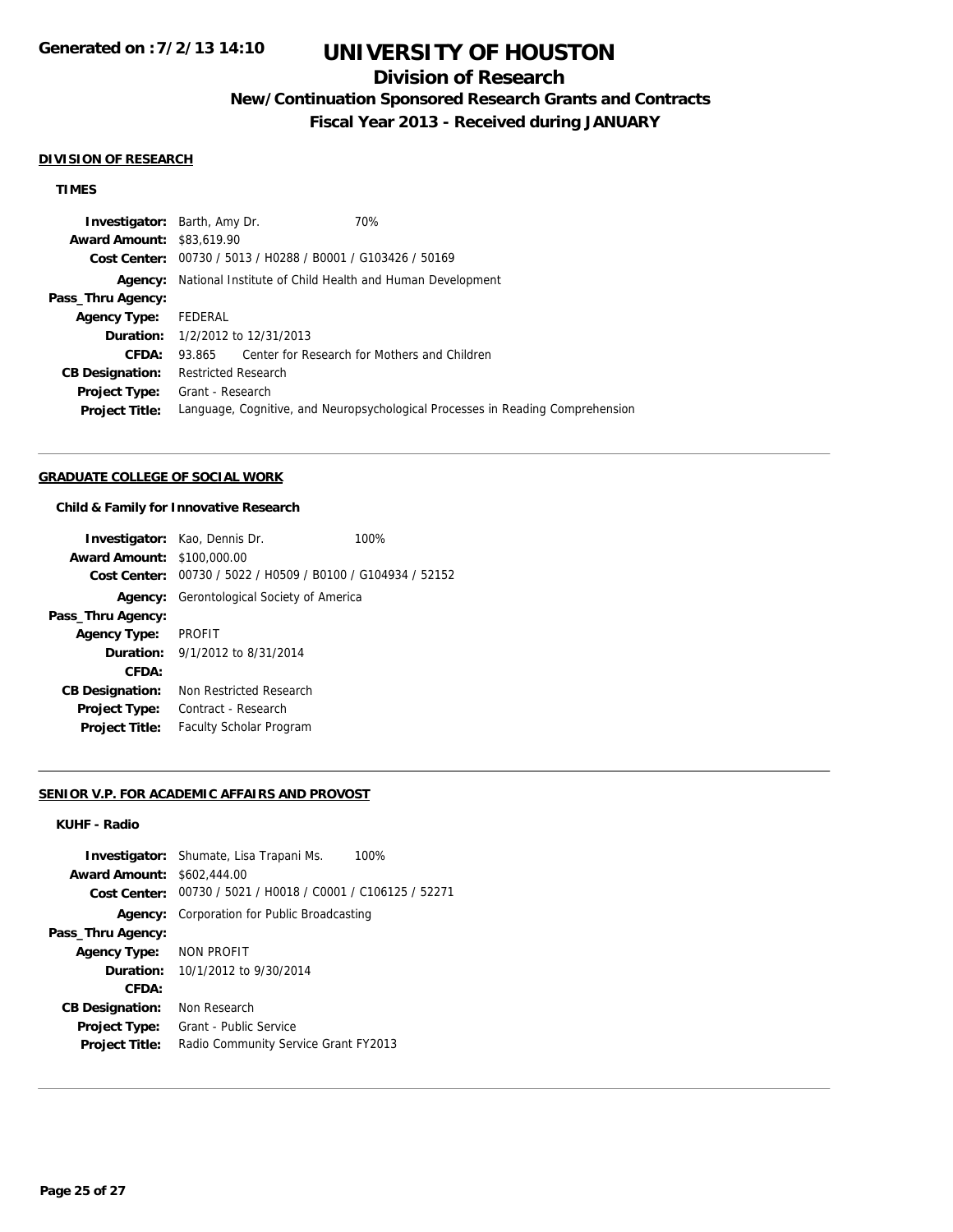# **Division of Research**

**New/Continuation Sponsored Research Grants and Contracts**

**Fiscal Year 2013 - Received during JANUARY**

### **SENIOR V.P. FOR ACADEMIC AFFAIRS AND PROVOST**

## **UH Charter School**

| <b>Investigator:</b> Black, Carolyn Dr.        | 100%                                          |
|------------------------------------------------|-----------------------------------------------|
| <b>Award Amount:</b><br>\$3,084.60             |                                               |
| 00730 / 5014 / H0441 / C0001 / C104225 / 49773 |                                               |
| <b>Texas Education Agency</b>                  |                                               |
| USE DED000; U.S. Department of Education       |                                               |
| FFDFRAI                                        |                                               |
| 9/1/2011 to 9/30/2013                          |                                               |
| 84.367                                         | <b>Improving Teacher Quality State Grants</b> |
| Non Research                                   |                                               |
| Grant - Public Service                         |                                               |
| Charter School: Title II, Part A FY12          |                                               |
|                                                |                                               |

### **UH SYSTEM**

## **KUHT-TV**

|                                     | <b>Investigator:</b> Shumate, Lisa Trapani Ms.<br>100%      |
|-------------------------------------|-------------------------------------------------------------|
| <b>Award Amount: \$1,412,501.00</b> |                                                             |
|                                     | Cost Center: 00730 / 5021 / H0436 / C0001 / C106145 / 52269 |
|                                     | <b>Agency:</b> Corporation for Public Broadcasting          |
| Pass_Thru Agency:                   |                                                             |
| <b>Agency Type:</b>                 | NON PROFIT                                                  |
|                                     | <b>Duration:</b> $10/1/2012$ to $9/30/2014$                 |
| CFDA:                               |                                                             |
| <b>CB Designation:</b>              | Non Research                                                |
| <b>Project Type:</b>                | Grant - Public Service                                      |
| <b>Project Title:</b>               | <b>Television Community Service Grant FY2013</b>            |
|                                     |                                                             |